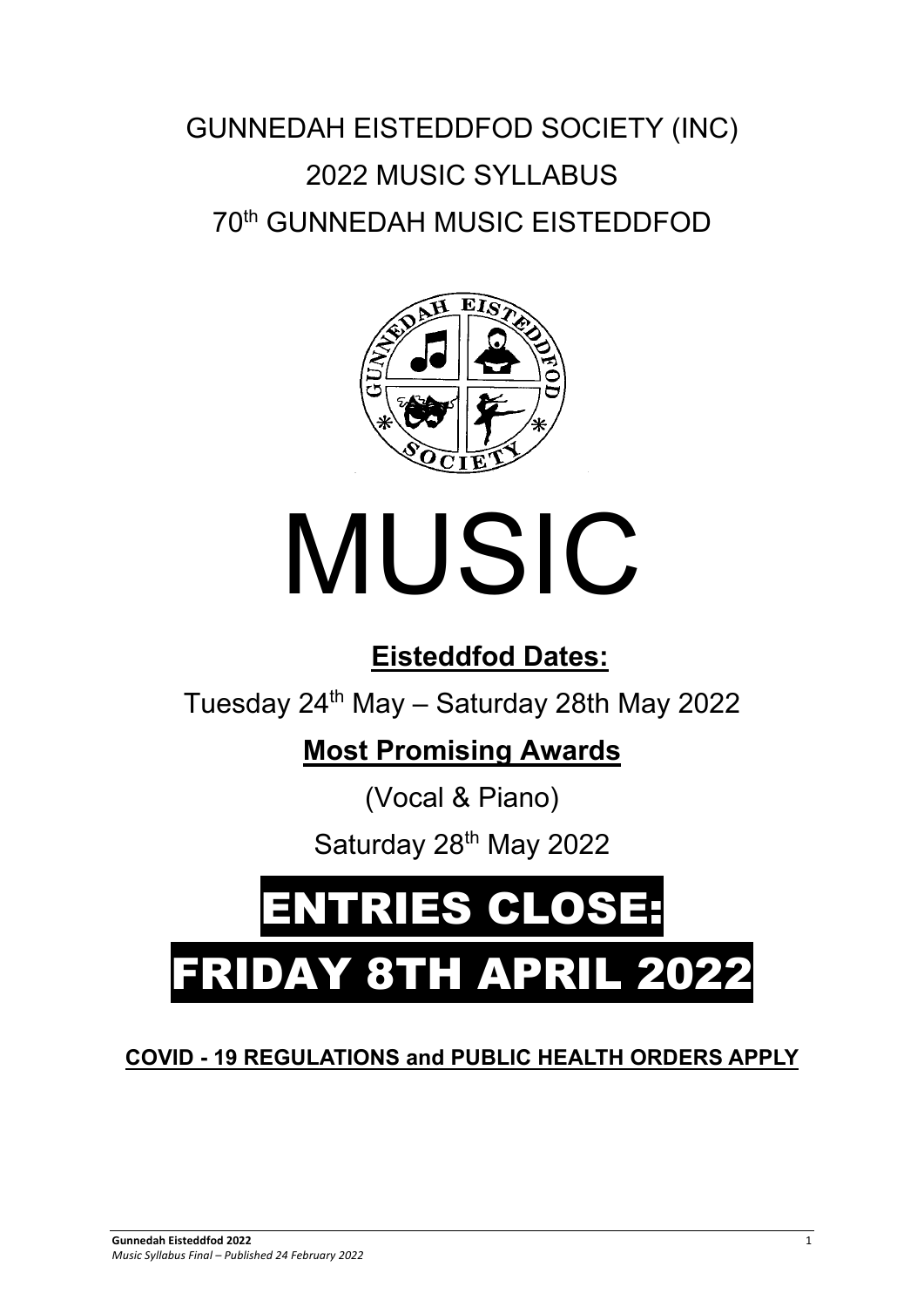# **GUNNEDAH EISTEDDFOD SOCIETY INC - OFFICE BEARERS 2022**

| President:             | <b>Mrs Meryl Hennessy</b>     |
|------------------------|-------------------------------|
| <b>Vice President:</b> | Mrs Marg Amos / Leonie Harley |
| Secretary:             | Mrs Marg Kersley              |
| Treasurer:             | Mr Alan Barker                |
| <b>Public Officer:</b> | <b>Mrs Meryl Hennessy</b>     |

# **CONVENERS**

| Speech and Drama: | Mrs Bec Dowe        | 0427397083 |
|-------------------|---------------------|------------|
|                   | Mrs Kate Pinn       | 0428420950 |
| Music:            | Mrs Patricia Studdy | 0417063916 |
|                   | Mrs Marg Amos       | 0427421099 |
| School Liaison:   | Mrs Judith McGowan  | 0407920910 |
| <b>Results:</b>   | Mrs Katrina King    | 0427423554 |

# **ADJUDICATOR 2022**

Music: Mrs Lisa Lane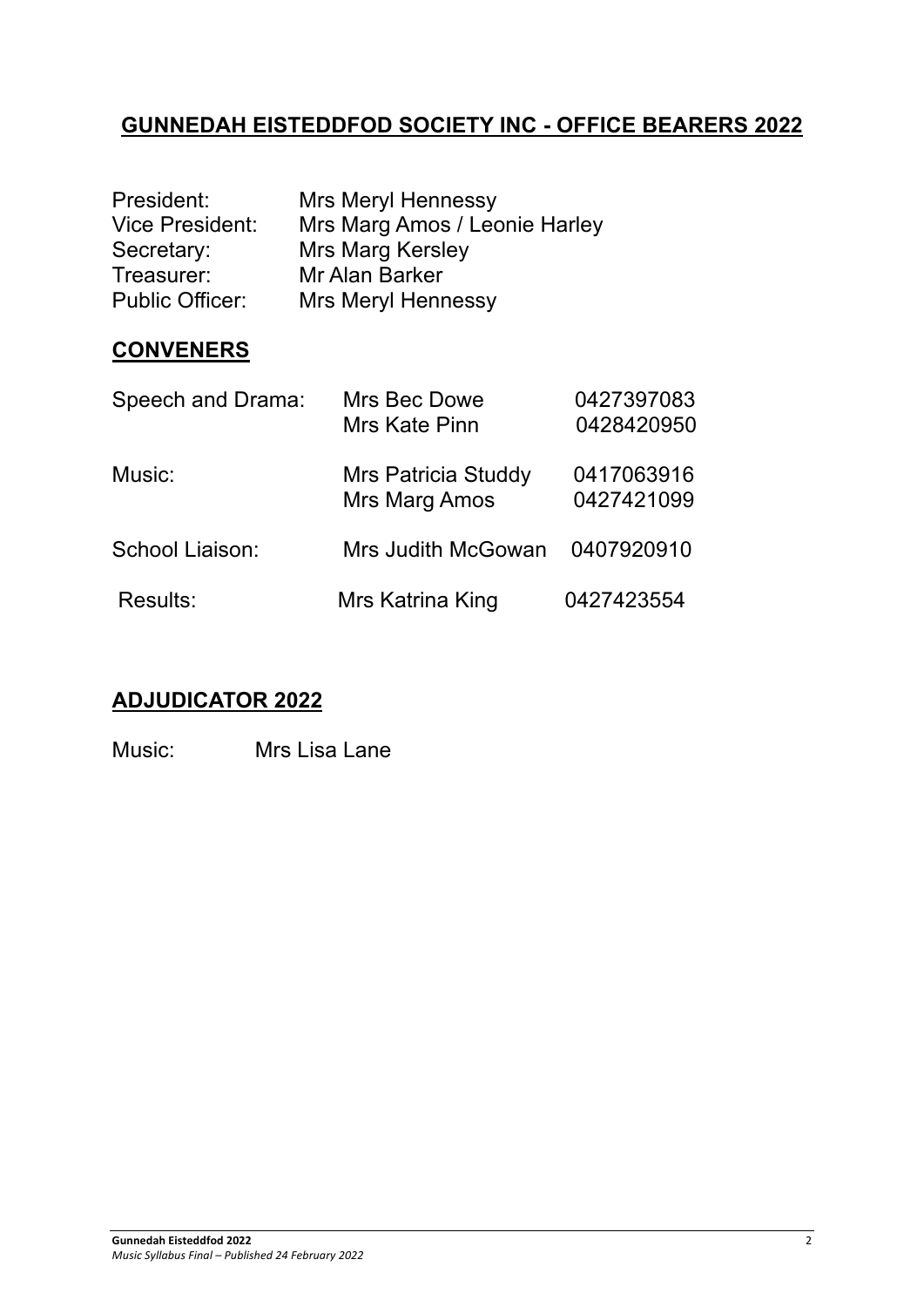#### **RULES AND GENERAL CONDITIONS OF ENTRY – MUSIC**

COVID 19: The Gunnedah Eisteddfod Committee reserves the right to implement current or latest COVID-19 regulations.

In addition to the rules and general conditions of entry, please refer to the descriptions under each section for time limits, minimum and maximum numbers, musical genre definitions and section specific information. Competitors must adhere to the Eisteddfod rules and the requirements of their section. Failure to do so may result in disqualification.

- **1.** Entries must be completed online through the Gunnedah Eisteddfod website www.gunnedaheisteddfod.com.au. In the event of the cancellation of the Gunnedah Eisteddfod your entry fees will be reimbursed **less your booking fee and credit card fees.**
- **2.** Entries close on Friday 8th April 2022. **Late entries will NOT be accepted. No extension of time will be granted. NO phone entries will be accepted**
- 3. No entry will be programmed without an entry fee.
- 4. All entrants perform entirely at their own risk.
- 5. Entrant's age is determined as being prior to the 1st May in the year of entry. Entrants in sections subject to age limitations must be prepared to submit proof of age if requested.
- 6. Competitors may only compete in an age group that is one above their age at start of the 2022 Gunnedah Instrumental Eisteddfod.
- 7. The committee reserves the right to cancel any sections in which it considers insufficient entries have been received. Entrants will receive notice of such cancellation.
- 8. In sections where fewer than three (3) entries are received, the award of First or any prize is at the discretion of the adjudicator. In sections where there is only one (1) entrant, a trophy will be awarded only if the mark exceeds 80.
- 9. Entrants may perform one item only in any section except in sections where two or more people are performing in combination. Entrants may compete in more than one combination in the same section. This applies to duets, trios and groups.

An entrant must not repeat any item with which he or she has won a first prize in any previous Gunnedah Eisteddfod.

- 10. No entrant will be allowed to perform the same item in more than one (1) section except where specified e.g., Open Choral Championship.
- 11. **Music - Copyright regulations.** All entrants, accompanists and music teachers please note. The Australasian Mechanical Copyright Owners Society Ltd. (AMCOS) which is administered by Australasian Performing Rights Association Ltd (APRA) has issued strict regulations covering the use of music by performers and accompanists at Eisteddfod. The Eisteddfod Society will be audited by APRA to ensure that copyright regulations are adhered to. It is the responsibility of the entrant and/or accompanist to be familiar with the copyright regulations and to present and use music in accordance with the regulations.
- 12. Entrants must perform from original sheet, book, or album music. Photocopies are not permissible.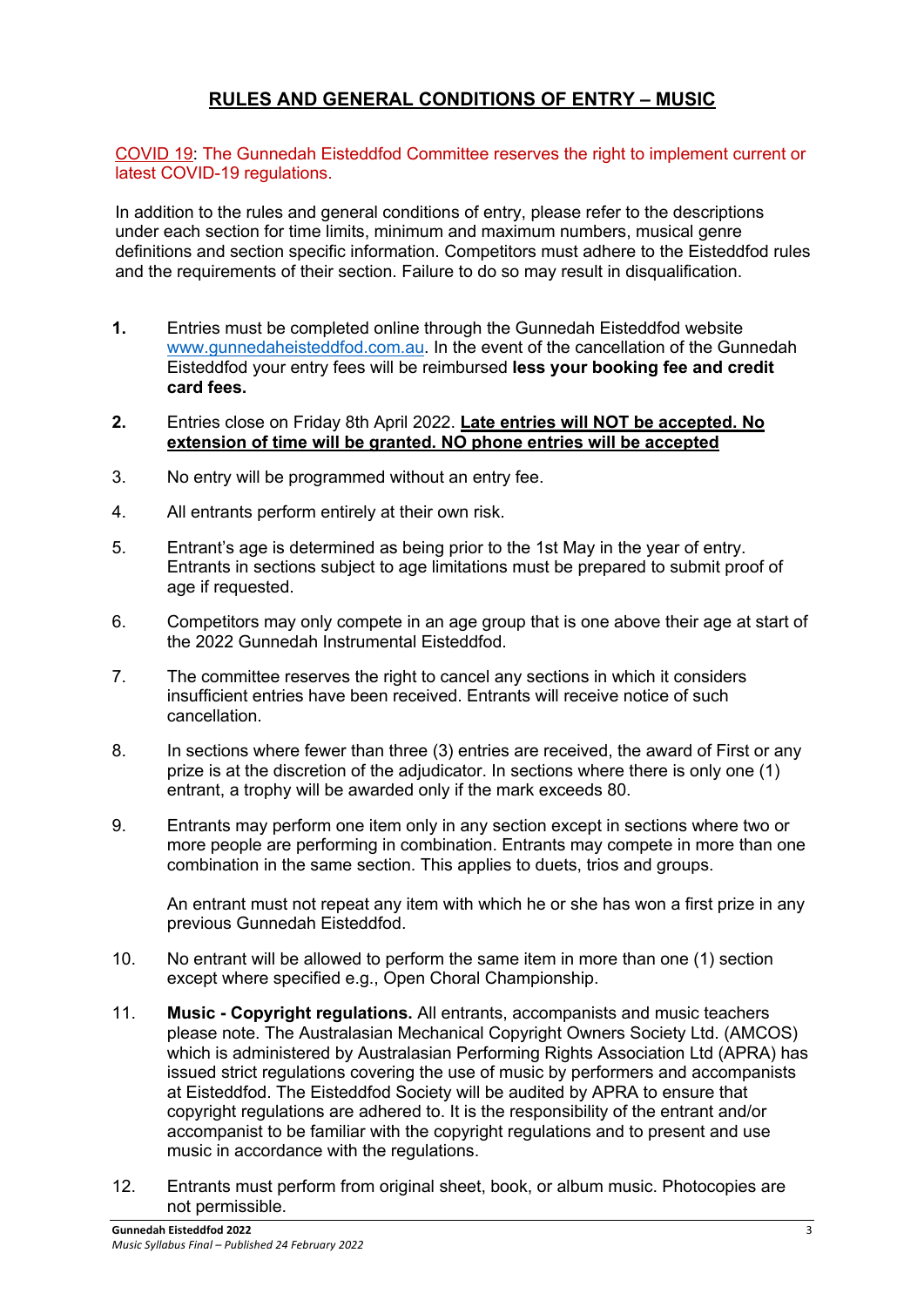- 13. **If entrant is using CD/USB. Make sure you have a backup copy**. It is advisable to supply your own player/device that your music is compatible with.
- 14. If a separate accompaniment score is published, the accompanist must use original music. If not published separately, the accompanist may use a photocopy of the original music. This must be clearly marked "Accompanist's Copy" and may not be retained after the performance. It must be handed into the Music Secretary, where after the Society must forward it to AMCOS for verification and disposal.
- 15. The Gunnedah Eisteddfod Society Inc will not be liable for any copyright infringements resulting from entrants performing from copied music. Entrants should be aware of the rules of copyright and present and use music accordingly. Presentation of music in the correct format is the responsibility of the entrant. Please refer also to notes on attendance at sessions.
- **16. If an accompanist is required,** entrants should organise their own accompanist at least one month prior to performance date to ensure the best possible performance by both entrant and accompanist. Accompanist fees are to be negotiated between the entrant and accompanist. If there is a problem, please contact relevant convener.

#### **17. Parents/visitors/friends/must pay entry at each session.**

- 18. Instruments must be warmed up outside hall prior to the section commencement.
- 19. **Adjudicator's Music.** Adjudicator's Music must be a clear photocopy clearly marked with the title and composer's name. Music should be tagged with the Section No and Entrant's number on the slips provided. All music copies presented to the adjudicator will be retained by the Society and destroyed in accordance with copyright regulations.
- 20. Music must be registered with the Music Secretaries prior to the commencement of the relevant session (not your section). Entrants not registering music in the correct format and time may forfeit any placing and may be eligible for adjudicator's comments only. For vocal sections the minimum requirement is a melody line and lyrics.
- 21. **Gunnedah Eisteddfod Music Awards**  A nonspecific number of primary or secondary vocalists and pianists will be chosen by the adjudicator to participate in a special section for the purpose of choosing the Most Promising Primary and Secondary Vocalist and Pianist of the 2022 Gunnedah Eisteddfod. To be eligible for this award, entrants must compete in any two sections, which may include a duet. Selected Finalists **MUST** be available to perform at the programmed final. NO microphone is to be used in the final.

The chosen song or piece for the final MUST be one that has been sung or played in this Eisteddfod.

- 22. No entrant will be permitted to compete in any Solo Section unless his/her name appears on the programme, unless due to organisational error.
- 23. Deferment of adjudication to another session will NOT be permitted. Deferment within a session will be at the discretion of the adjudicator.
- 24. No entrant will be heard out of section. Section Finalists must perform at timetabled Finals.
- 25. The committee reserves the right to appoint a substitute adjudicator.
- 26. The adjudicator's decision is final.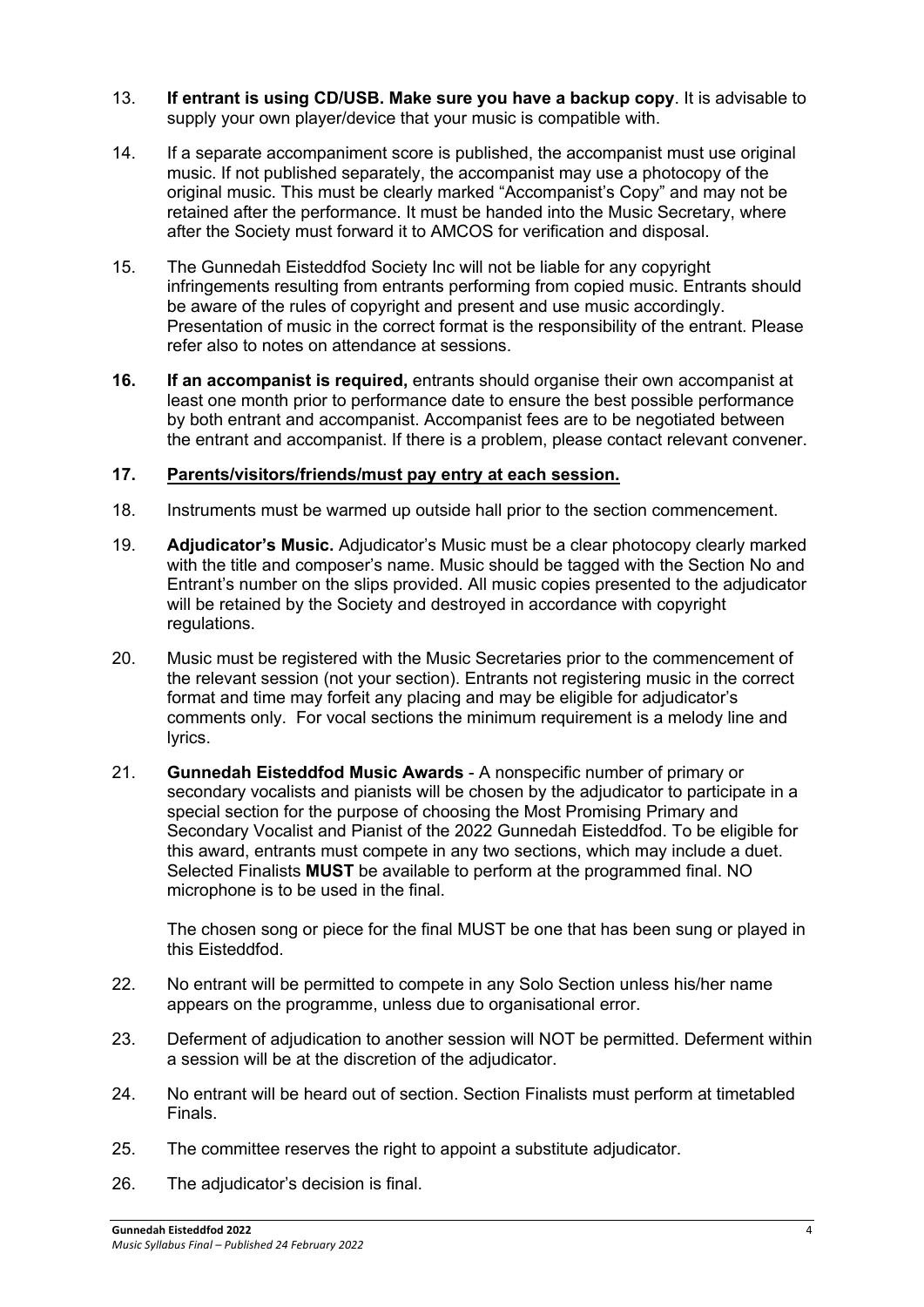- 27. Any protest or objection shall be lodged with the relevant Convener, in writing, within thirty (30) minutes of the cause of the complaint and must be accompanied by a deposit of \$50. If the protest is upheld, the deposit will be refunded.
- 28. Award sheets will be available fifteen (15) minutes after the conclusion of the adjudication and their collection is the responsibility of the entrant.
- 29. The committee reserves the right to amend the programme at any time by varying the order of Entrants and/or Sections at any Session.
- 30. Appropriate performance etiquette and attire is strongly encouraged for performances. Totally inappropriate performance attire may result in the committee's decision to not allow an entrant to perform.

#### **31. Instrumental Solos, Ballads, Duets and Ensembles Rules**

- **i.** All Music own choice
- **ii.** Entrants may enter more than once in an instrumental solo if a different instrument is played.
- **iii.** 85 decibel noise limits must be observed, to avoid discomfort to audience.
- **iv.** Strict adherence to ensemble numbers must be observed.
- **v.** Competitors may only compete in an age group that is one above their age at start of the 2022 Gunnedah Instrumental Eisteddfod.

#### **Eisteddfod Etiquette and Expectations**

**Attendance at Sessions:** Entrants should be present for the entire session (generally 3 hours) in which they perform to provide both an appreciative audience for other entrants and for the learning experience of watching and listening to performers.

**Behaviour:** A high standard of decorum is expected from all entrants, spectators and participants. Please ensure that the content of all performances is appropriate for all-ages audience. Unseemly language, inappropriate song themes and adult costuming are considered unacceptable for the/an Eisteddfod. Penalty (including disqualification) is at the discretion of the Adjudicator or Committee.

**Media** Entrants should be aware that members of local media outlets will be in attendance at this event and that sections may be recorded and images taken for local news media. The Gunnedah Eisteddfod Society is not responsible for the photography of any school student who is performing in the Gunnedah Eisteddfod. If a non-publication order is in place for an individual performer the convenors should be informed at the commencement of the session in which they are performing.

**Note:** Programmes will be emailed free of charge.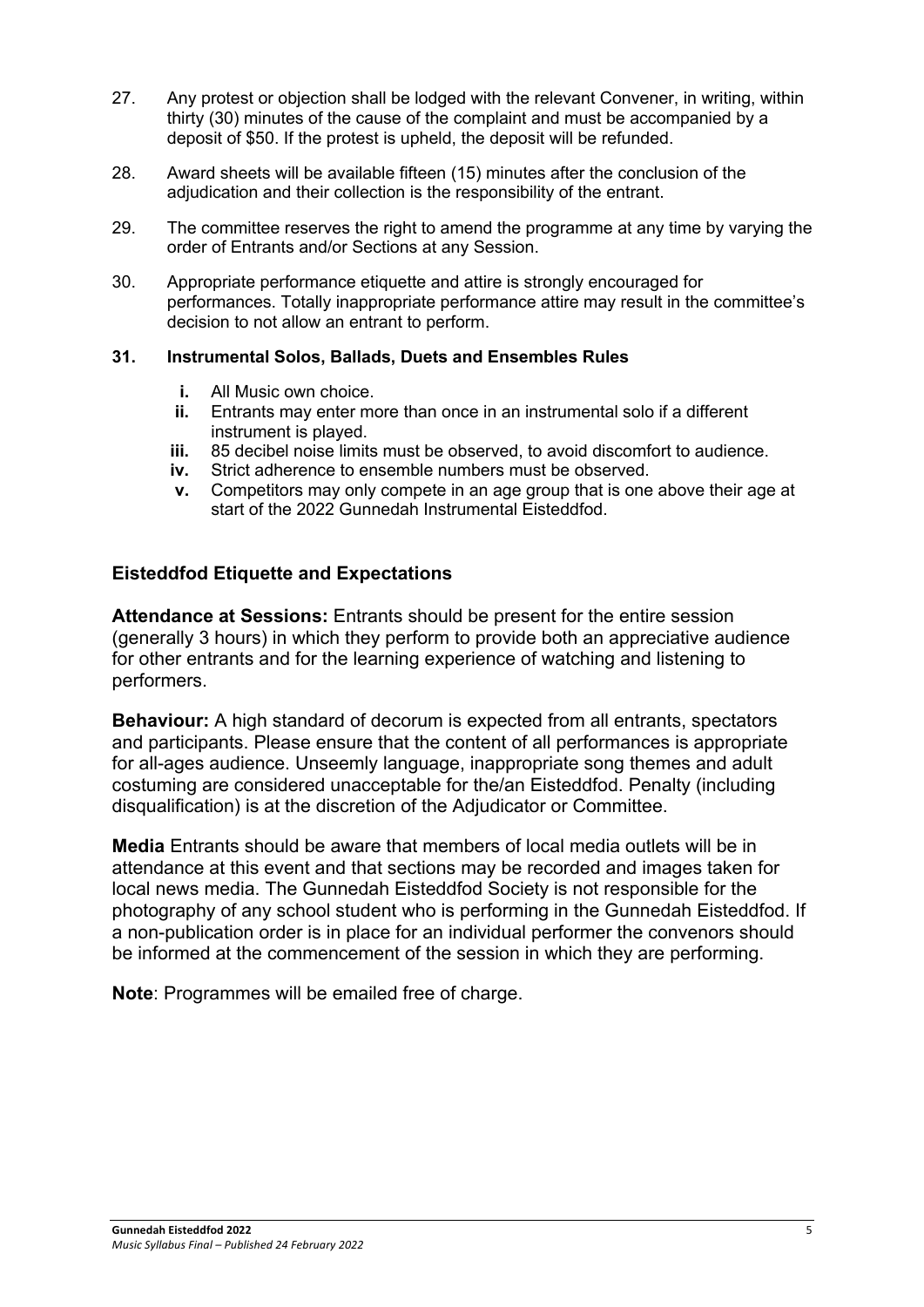#### **DEFINITIONS FOR VOCAL SECTIONS**

**Vocal Solo – Art Song (Secondary only)** - A song of serious artistic purpose as opposed to a Popular of Folk Song. Examples of typical composers - Schubert - Mendelssohn - Schuman - Richard Strauss - Arne - Bridge - Vaughn Williams - Gibb - Stanford - Head - Quilter.

**Sacred Solo** - A song of serious religious origin or purpose, including African American spirituals.

**Folk Song - Traditional** - A song of the people, typically depicting events or social comment of the times which has been passed down through generations and whose composer is unknown.

**Song from Stage Show or Film** - A song that was originally composed for a Stage Show - Musical - Rock Opera - Film or Vaudeville Show. Costume and/or props optional.

**Popular Song -** A song not originally composed for any of the above categories, and which would have had widespread popular appeal. Typical composers - Gershwin - Bacharach - Elton John - Lennon - McCartney - Joel - Denver etc.

**Contemporary Song -** Its genre would include (but would not be limited to) blues, country, electronic/dance, experimental Folk, funk, jazz, pop, roots, and world. Any song made popular or in the charts in the last 20 years.

**Opportunity Section -** For students with special needs.

**All general enquiries not related to Music should be addressed to**:

The Secretary Gunnedah Eisteddfod Society Inc PO Box 372 GUNNEDAH NSW 2380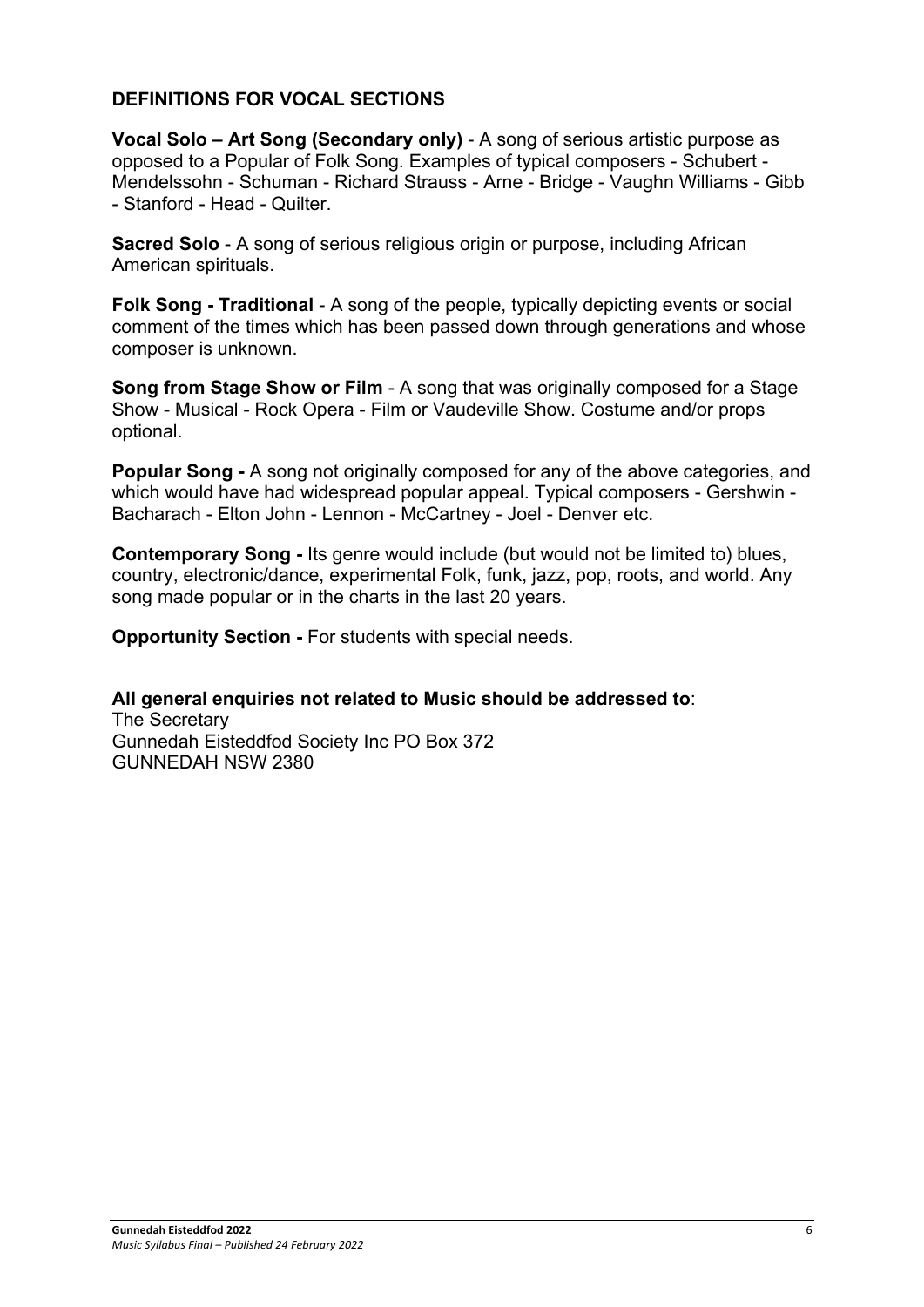# **MUSIC**

**All Choral - Vocal - Instrumental - Piano Sections are Own Choice**

# **C 1 OPEN CHORAL CHAMPIONSHIP Entry Fee: \$40**

The Open Choral Championship is a special feature of the Eisteddfod. **1st Prize - \$250, 2nd Prize - \$100** 

Minimum of 10 - Max 70 voices

a) Any two or more-part song

b) Any contrasting song—2 or more parts

Note: Primary and Secondary Choirs are invited to enter and may repeat one item from their 2022 School's Day program.

| C <sub>2</sub> | <b>Open Trio or Quartet</b>               | <b>Entry Fee: \$10</b> |
|----------------|-------------------------------------------|------------------------|
|                | 3 or 4 voices in 3-part or 4-part harmony | $1st$ Prize - \$50     |
| C <sub>3</sub> | <b>Open Vocal Ensemble</b>                | <b>Entry Fee \$20</b>  |
|                | Any combination 5 to 9 voices             | 1st Prize - \$100      |
| C <sub>4</sub> | <b>Open Musical Entertainment</b>         | <b>Entry Fee: \$20</b> |

One song only Maximum 70 performers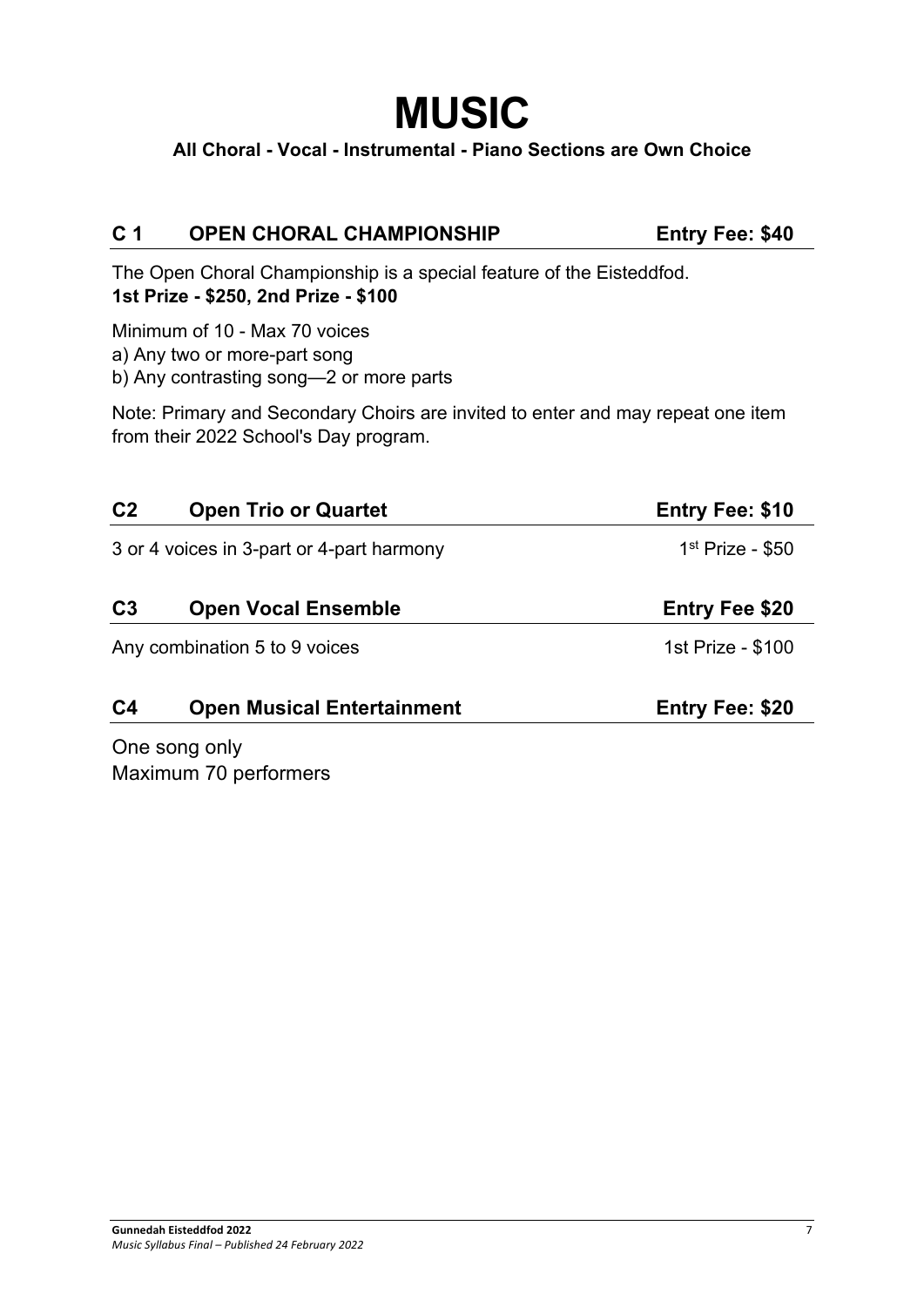# **CHORAL AND GROUP SECTIONS - SECONDARY**

Note - School Uniform to be worn unless otherwise indicated in the Syllabus.

| C <sub>6</sub> | <b>School Choir/Organisation</b>                                        | <b>Entry Fee: \$35</b> |
|----------------|-------------------------------------------------------------------------|------------------------|
|                | Secondary Minimum 10 - Max 70<br>a) Any two or more part song           |                        |
|                | b) Contrasting song                                                     | <b>Prize \$100</b>     |
| C <sub>7</sub> | <b>Secondary Musical Theatre / Contemporary</b>                         | <b>Entry Fee: \$25</b> |
|                | Minimum 6 - Maximum 70 performers<br>Vocal, instrumental or combination |                        |
| C <sub>8</sub> | Vocal Ensemble - Years 10 - 11 - 12                                     | <b>Entry Fee: \$20</b> |
|                | Minimum 3 - Maximum 9 voices<br>Any two or more-part song               |                        |
| C <sub>9</sub> | Vocal Ensembles - Years 7 - 8 - 9                                       | <b>Entry Fee: \$20</b> |
|                | $M_{\rm in}$                                                            |                        |

Minimum 3 - Maximum 9 voices Any two or more- part song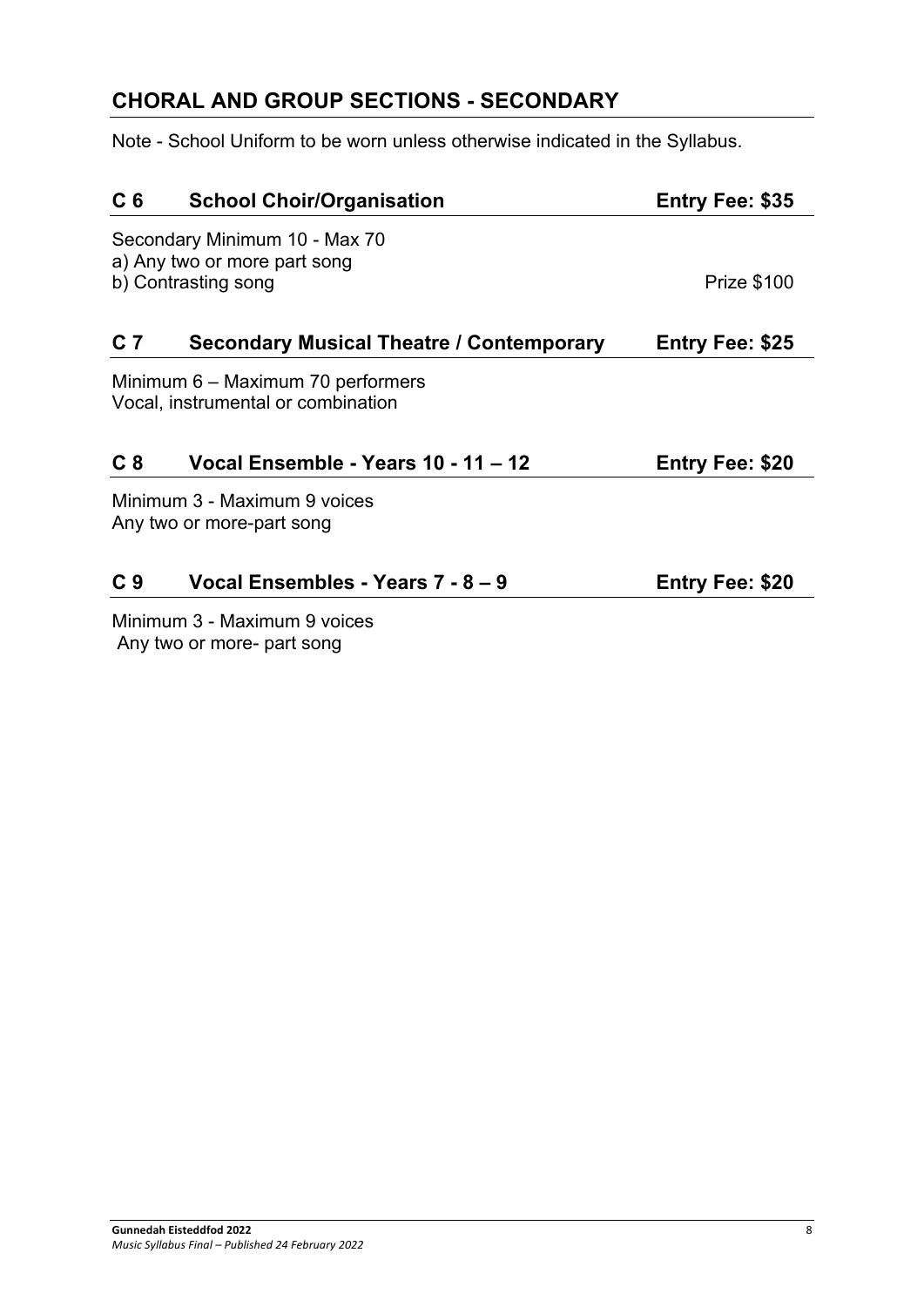# **CHORAL AND GROUP SECTIONS - PRIMARY**

Note - School Uniform to be worn unless otherwise indicated in the Syllabus

# **C 10 School Choir/Organisation – Primary Entry Fee: \$35**

Schools may choose to enter up to 2 choirs in this section, but students may only represent their school in one choir. Minimum 10 - Maximum 70 performers

No recorded vocal accompaniment

a) Two or more-part song

b) Contrasting song **Prize:** \$100

#### **C 11 Small School Choir Less than 65 enrolled students Entry Fee: \$20**

1 song - free choice Maximum 65 performers. Backing track with no vocal line allowed as accompaniment.

# **C12 Small Schools Musical Entertainment Less than 65 student Entry Fee: \$20**

Choral - Vocal - Instrumental or any combination of these ONE ITEM ONLY - the item must include a vocal component.

Minimum 6 - Maximum 65 performers.

Costumes and/or hand-held props optional - please keep to a manageable size.

Time limit 6 minutes - Includes set-up, performance and clearing stage. NO RECORDED VOCAL ACCOMPANIMENT.

#### **C 13 Musical Entertainment – Primary Entry Fee: \$20**

Choral - Vocal - Instrumental or any combination of these ONE ITEM ONLY - the item must include a vocal component

Minimum 10 - Maximum 70 performers.

Costumes and/or hand-held props optional - please keep to a manageable size.

Time limit 6 minutes - Includes set-up, performance and clearing stage. NO RECORDED VOCAL ACCOMPANIMENT.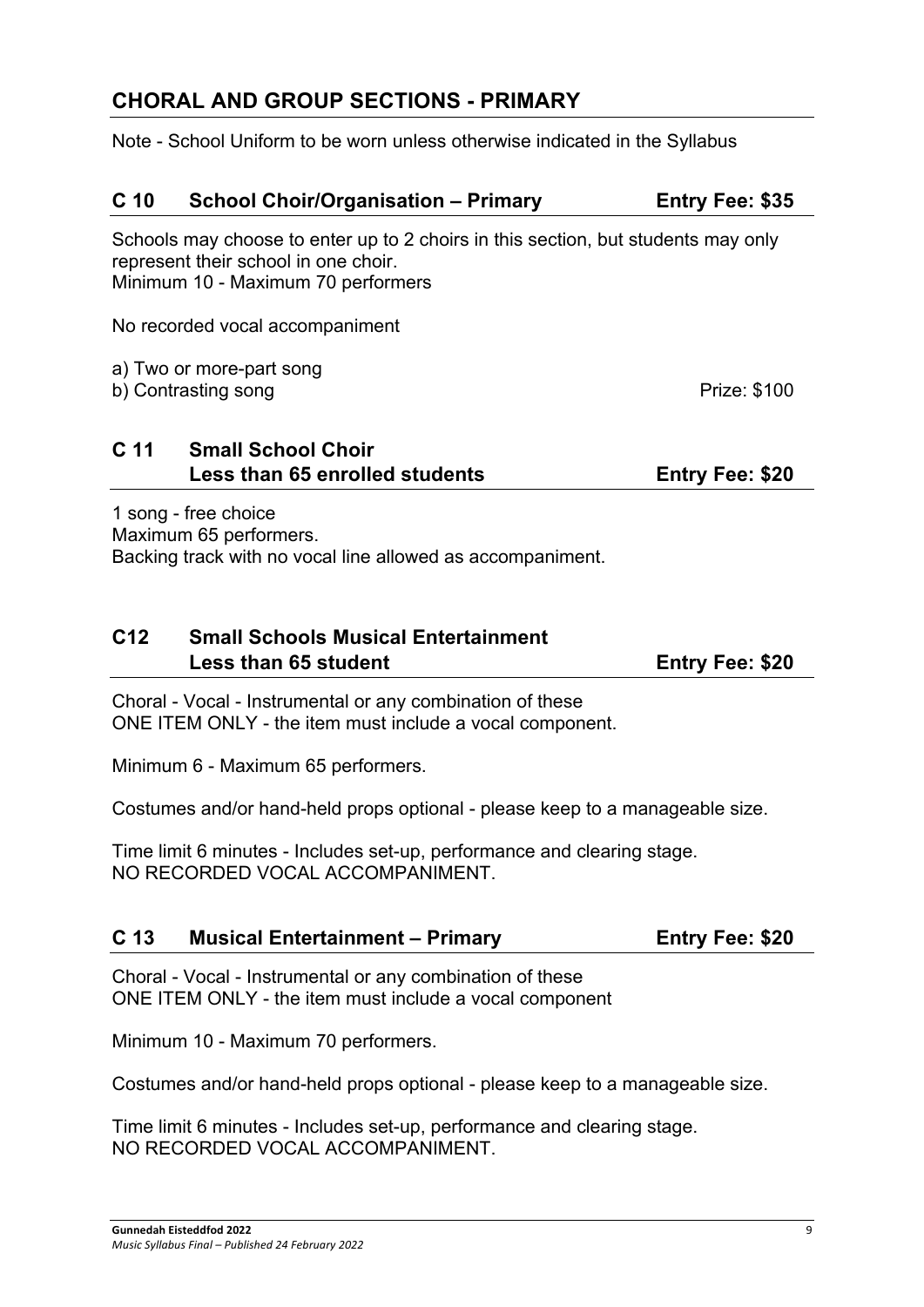Minimum 6 - Maximum 70 performers.

Vocal, instrumental or combination.

NO RECORDED VOCAL ACCOMPANIMENT.

## **C15 Interpretive Performance Entry Fee: \$20**

Primary Interpretive performance by a group/class of students.

Maximum 70 students. May include Sign Language, Movement, Vocals,

Instrumentation or a combination of these. Backing track may include vocals.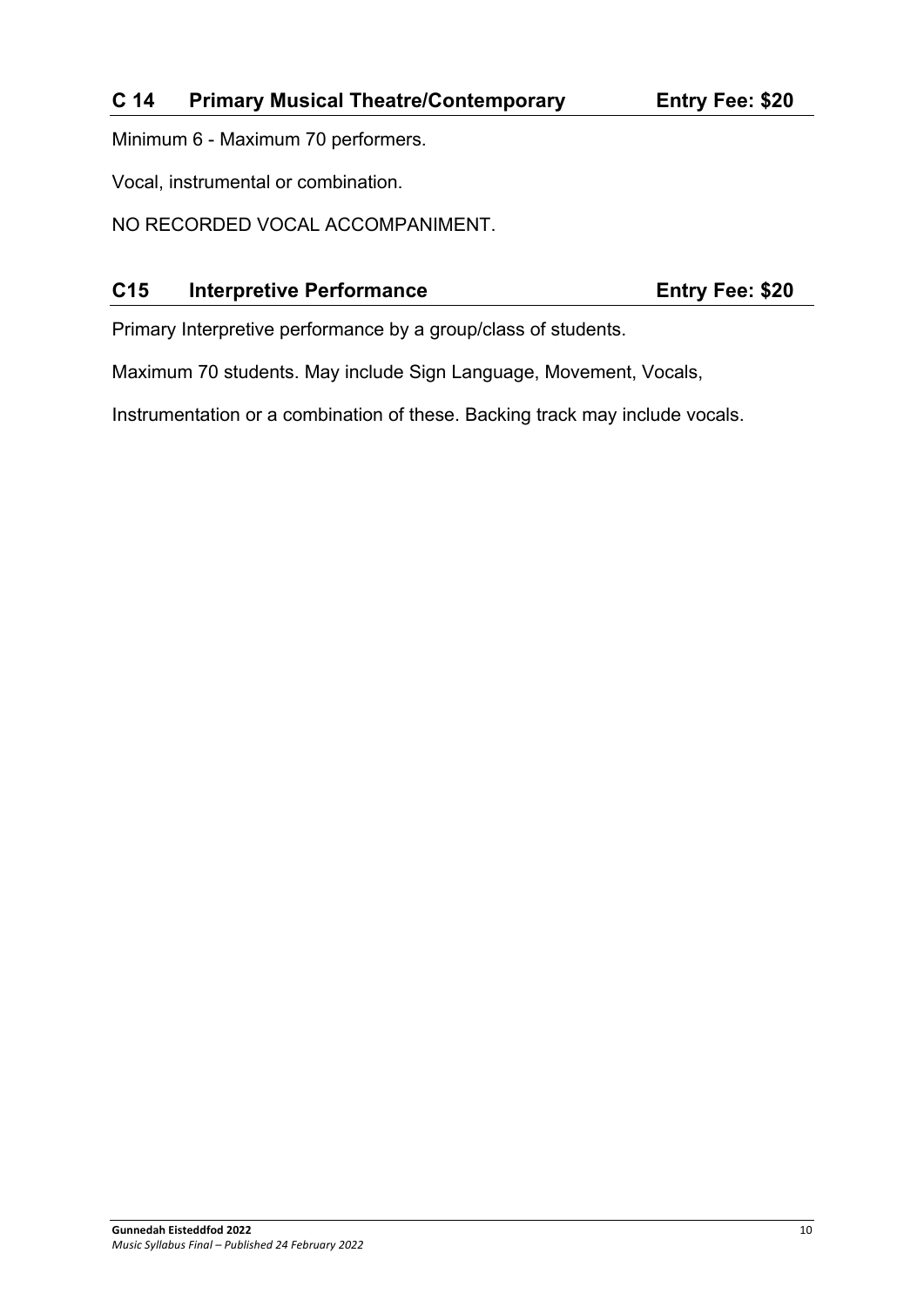# **CHORAL AND GROUP SECTIONS - INFANTS**

Note - School Uniform to be worn unless otherwise indicated in Syllabus

| C <sub>16</sub> | <b>Infants School Choir/Organisation</b>                   | <b>Entry Fee: \$35</b> |
|-----------------|------------------------------------------------------------|------------------------|
|                 | Minimum 10 - Maximum 70 performers - Two Contrasting Songs |                        |
|                 | NO RECORDED VOCAL ACCOMPANIMENT                            | \$100 Prize money      |

| C 17 | <b>Infants Musical Entertainment</b> | <b>Entry Fee: \$20</b> |
|------|--------------------------------------|------------------------|
|------|--------------------------------------|------------------------|

Choral - Vocal - Instrumental or any combination of these

Maximum 70 performers.

Costumes and/or hand-held props optional - please keep to a manageable size.

Time limit 6 minutes - (Includes set-up, performance and clearing stage)

BACKING TRACK MAY INCLUDE VOCAL ACCOMPANIMENT

# **C 18 Infants Musical Theatre/ Contemporary Performance <b>Entry Fee: \$20**

Vocal, instrumental or combination.

Minimum 6 – Maximum 70 performers.

This section will be adjudicated primarily on the interpretation of the theme. NO RECORDED VOCAL ACCOMPANIMENT

#### **C19 Preschool Musical Entertainment Entry Fee: \$20**

Choral - Vocal - Instrumental or any combination of these

ONE ITEM ONLY - the item must include a vocal component by the competitors.

Maximum 70 performers

Costumes and/or hand-held props optional - please keep to a manageable size. Time limit 6 minutes - (includes set-up, performance and clearing stage

BACKING TRACK MAY INCLUDE VOCALS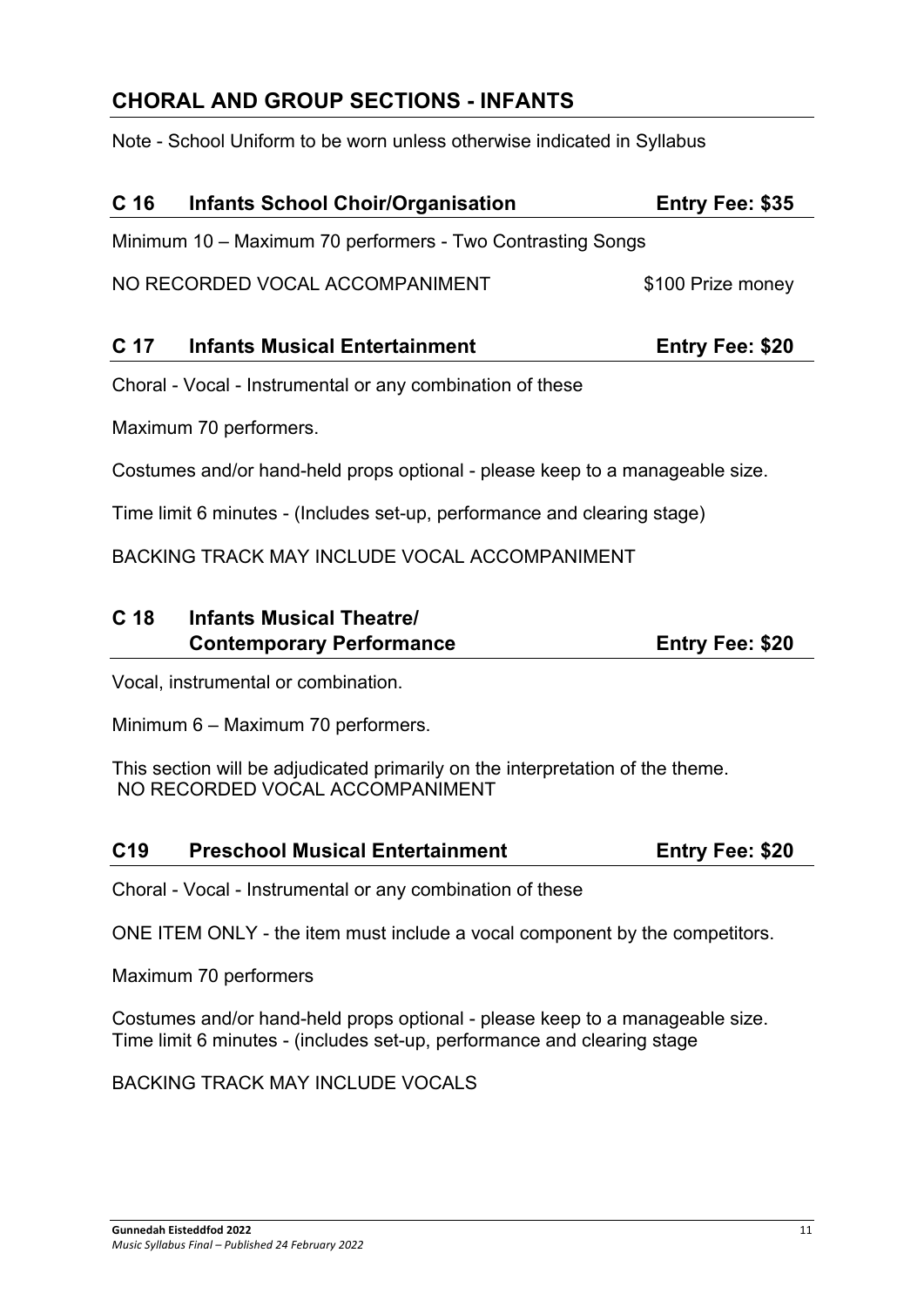# **C 20 Preschool Nursery Rhyme Section Entry Fee: \$20**

Maximum 70 Performers. Vocal, Instrumental or combination NO RECORDED VOCAL ACCOMPANIMENT

# **C 21 Heath King Memorial Award Opportunity Section Entry Fee \$10**

Group or solo performances.

Singing, Instrument playing, dancing, or a combination of these.

BACKING TRACK MAY INCLUDE VOCALS.

Note to assist online entries: If entering a group, please enter under Group/School/Band. If entering a solo (individual student) please enter under Solos

#### **C22 Infants/Primary Ensemble Entry Fee: \$20**

Minimum 4 – maximum 10 performers.

Vocal, Instrumental or combination.

BACKING TRACK WITH VOCALS PERMITTED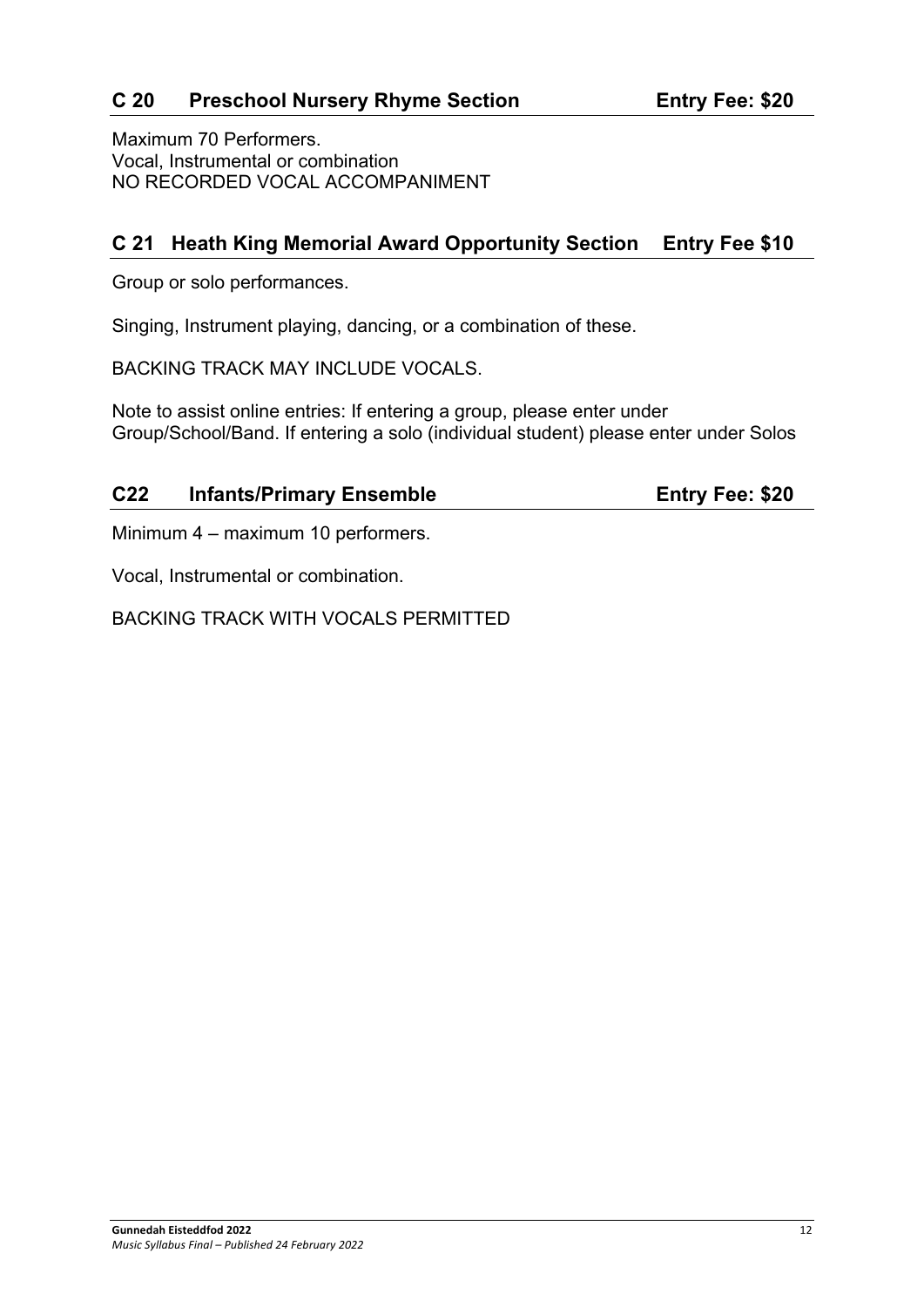# **VOCAL SECTIONS - SECONDARY AND OPEN**

Refer to Definitions to determine suitability of songs for each Section. Costume to be worn only where indicated in the Syllabus. We strongly encourage appropriate performance etiquette and attire for performances and selection of age-appropriate songs.

Note: In Sections V2/V4/V6/V8 entrants may be students from Yrs. 10/11/12 or nonstudents under 19 yrs.

## **PIGOTT FAMILY AWARD – SECONDARY**

Prize - 1st = \$70 2nd = \$50 3rd =\$25

A non-specific number of secondary vocalists will be chosen by the adjudicator to participate in a special section for the purpose of choosing the Most Promising Secondary Vocalist of the 2022 Gunnedah Eisteddfod.

To be eligible for this Award entrant must compete in any 2 vocal sections which may include a duet.

Selected finalists MUST be available to perform at the programmed final. No microphone to be used in Final.

The chosen song for the final MUST be one that has been sung in this Eisteddfod.

| V <sub>2</sub> |  |  | Vocal Solo (Years 10/11/12 or under 19yrs) | <b>Entry Fee: \$8</b> |
|----------------|--|--|--------------------------------------------|-----------------------|
|----------------|--|--|--------------------------------------------|-----------------------|

| V <sub>3</sub> | Vocal Solo (Years 7/8/9) | <b>Entry Fee: \$8</b> |
|----------------|--------------------------|-----------------------|
|----------------|--------------------------|-----------------------|

#### **V 4 Popular Solo (Years 10/11/12 or under 19yrs) Entry Fee: \$8**

A microphone will be available for optional use

| V <sub>5</sub> | Popular Solo (Years 7/8/9) | <b>Entry Fee: \$8</b> |
|----------------|----------------------------|-----------------------|
|----------------|----------------------------|-----------------------|

A microphone will be available for optional use

# **V 6 Folk/Sacred Song Solo (Years 10/11/12 or under 19yrs) Entry Fee: \$8**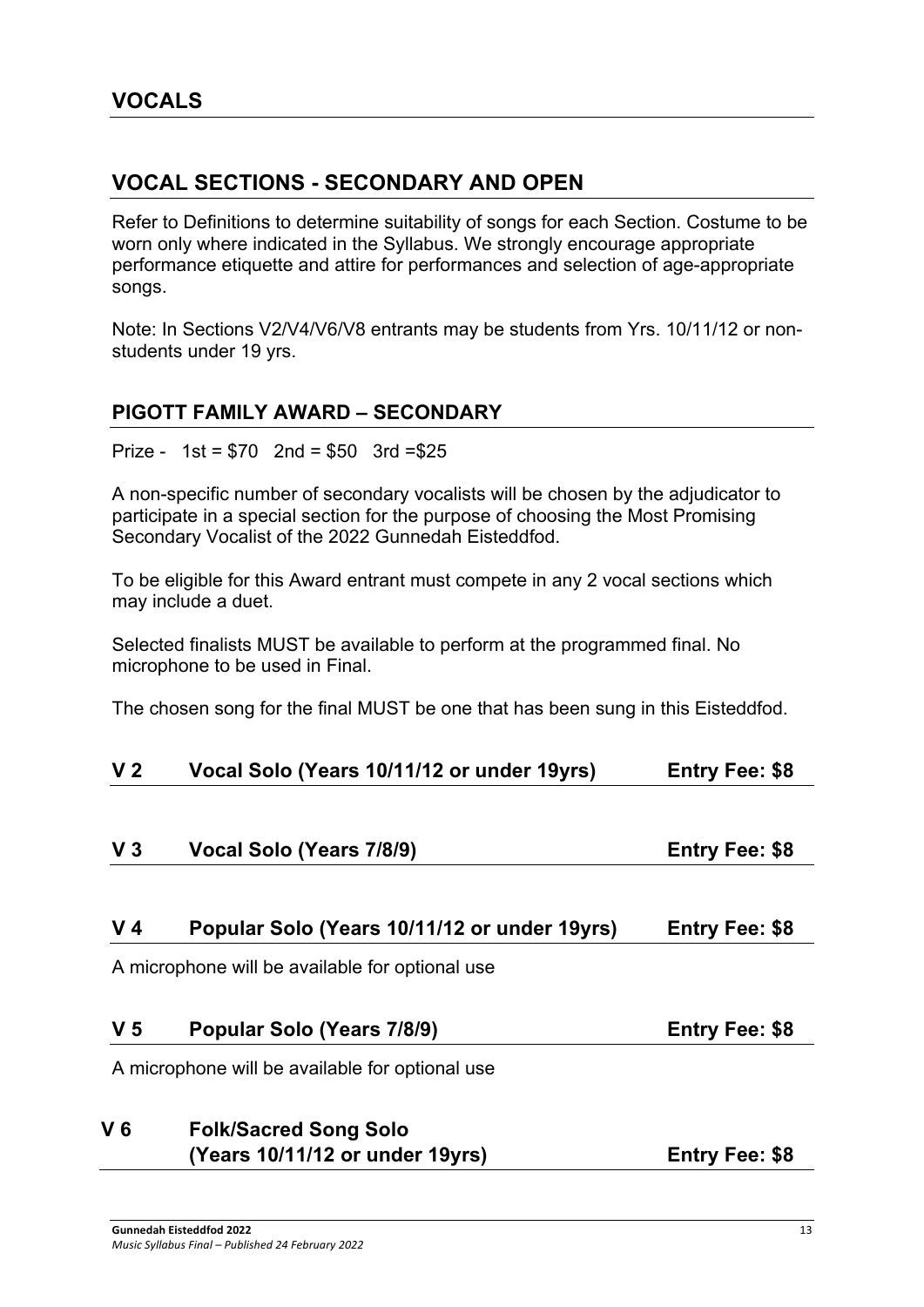| $V_8$           | <b>Vocal Solo -song by Australian Composer</b>            |                        |
|-----------------|-----------------------------------------------------------|------------------------|
|                 | (Years 10/11/12 or under 19yrs)                           | <b>Entry Fee: \$8</b>  |
|                 | Not a pop song                                            |                        |
| V <sub>9</sub>  | <b>Vocal Solo - song by Australian Composer</b>           |                        |
|                 | (Years 7/8/9)                                             | <b>Entry Fee: \$8</b>  |
|                 | Not a pop song                                            |                        |
| V10             | Song from Stage Show or Film                              |                        |
|                 | (Years 10/11/12 or under 19yrs)                           | <b>Entry Fee: \$8</b>  |
|                 | Movement - Costume - Props - optional                     |                        |
| V <sub>11</sub> | Song from Stage Show or Film (Years 7/8/9)                | <b>Entry Fee: \$8</b>  |
|                 | Movement - Costume - Props - optional                     |                        |
| V <sub>12</sub> | <b>Secondary Vocal Duet Harmony</b>                       | <b>Entry Fee: \$12</b> |
|                 | Not in unison Song is to be sung mostly in 2-part Harmony |                        |
| V <sub>13</sub> | <b>Secondary Vocal Duet Unison</b>                        | <b>Entry Fee: \$12</b> |
|                 | Song in Unison (Melody only)                              |                        |
| V <sub>14</sub> | <b>Open Vocal Duet</b>                                    | <b>Entry Fee: \$12</b> |
|                 |                                                           |                        |
| V <sub>15</sub> | <b>Open Popular Vocal Solo</b>                            | <b>Entry Fee: \$8</b>  |
|                 |                                                           |                        |
| V <sub>16</sub> | Open Song from Stage, Show or Film                        | <b>Entry Fee: \$8</b>  |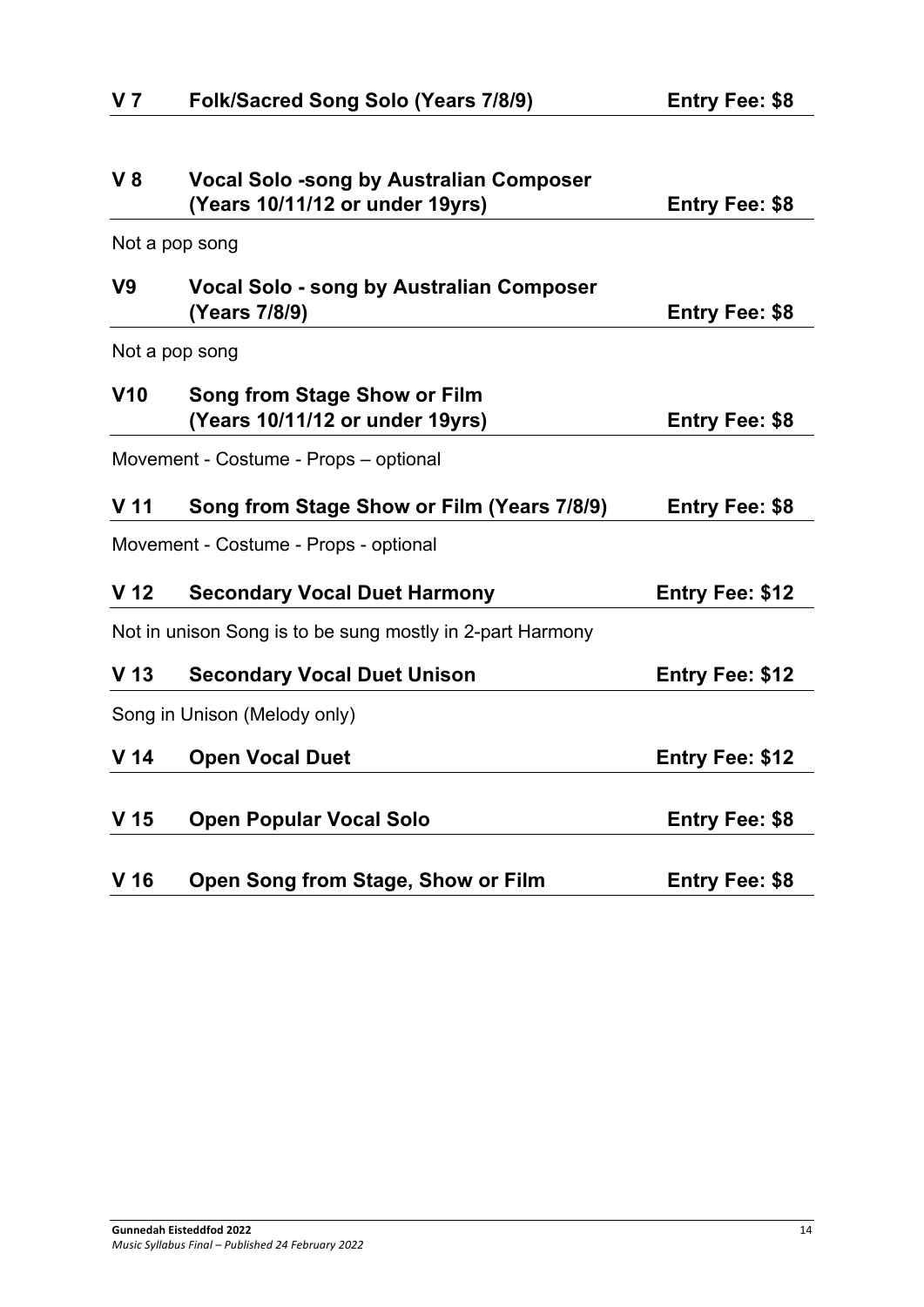## **HSC 1 Students preparing for HSC music exam Entry Fee: \$15**

Students to present a programme of two pieces from work being prepared for the H.S.C. Items may be a group performance but the student must take a major part in the performance. Music does not have to be submitted.

Time limit - 15 minutes for performances and evaluation.

# **FAMILY / SIBLING**

| FSD1                         | <b>Family/Sibling Duet - All ages</b>        | <b>Entry Fee: \$12</b> |
|------------------------------|----------------------------------------------|------------------------|
|                              | Vocal, Instrumental or combination of these. |                        |
| FMY1                         | <b>Family entertainment Section</b>          | <b>Entry Fee: \$20</b> |
| Minimum 3 - Max 6 performers |                                              |                        |

Performers must be related (first cousins allowed)

Vocal, Instrumental, movement & Costume encouraged.

Backing track allowed with No vocals.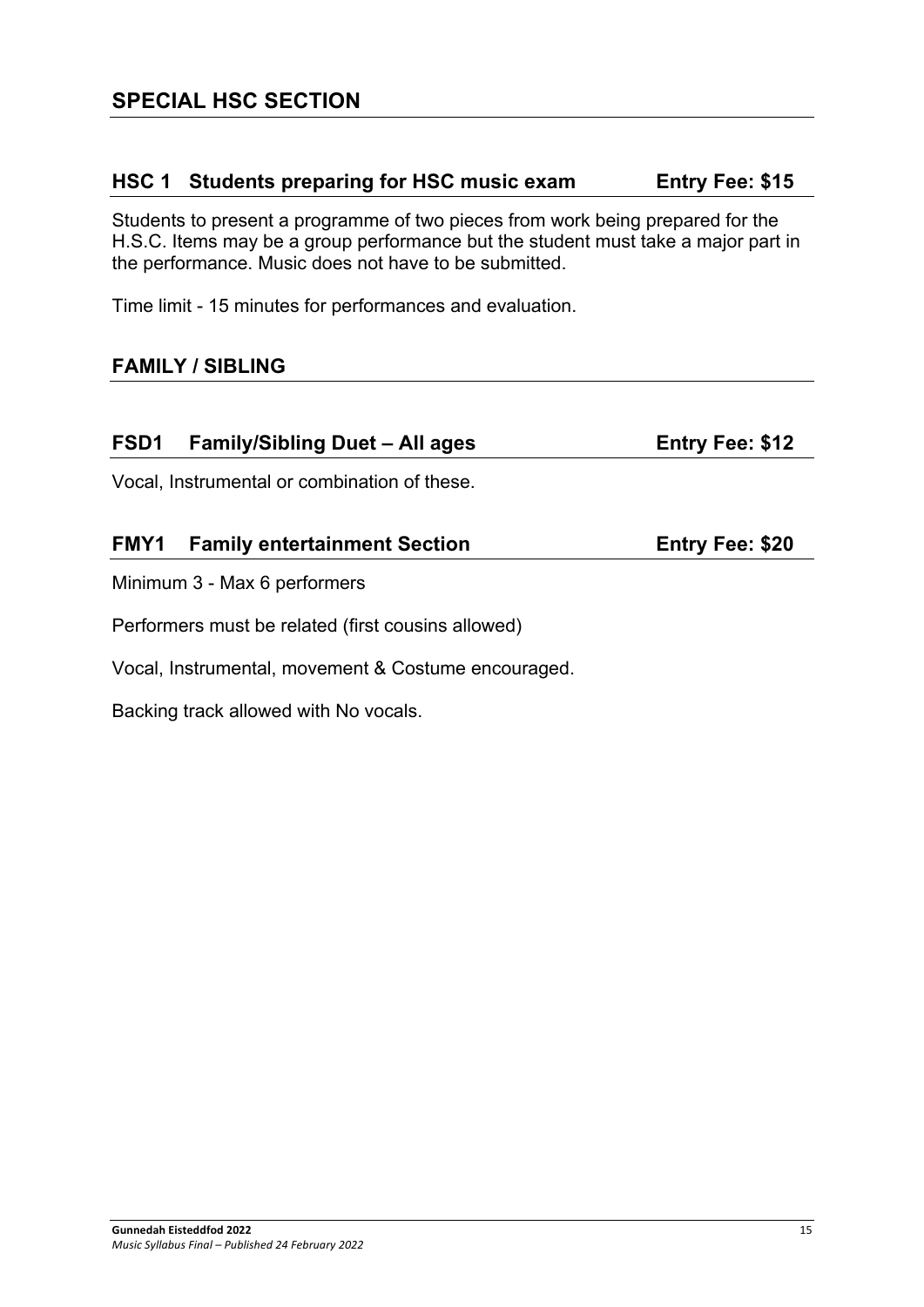# **VOCAL SECTIONS - INFANTS AND PRIMARY**

Refer to Definitions to determine suitability of songs for each Section. Costume to be worn only where indicated in the Syllabus. We strongly encourage appropriate performance etiquette and attire for performances. Age-appropriate songs to be encouraged.

#### **Pigott Family Award - Primary**

Prize 1st = \$75.00 2nd = \$50 3rd = \$25

A non- specific number of primary vocalists will be chosen by the adjudicator to participate in a special section for the purpose of choosing the Most Promising Primary Vocalist of the 2022 Gunnedah Eisteddfod.

To be eligible for this Award entrant must compete in any two vocal sections which may include a duet.

Selected Finalists MUST be available to perform at the programmed Final.

No microphone to be used in Final. The chosen song for the final MUST be one that has been sung in this Eisteddfod.

| V 17  | <b>Vocal Solo - Years 5 and 6</b>                   | <b>Entry Fee: \$8</b> |
|-------|-----------------------------------------------------|-----------------------|
|       | Own Choice Movement optional - costume not required |                       |
| V 18  | Vocal Solo - Years 3 and 4                          | <b>Entry Fee: \$8</b> |
|       | Own choice Movement optional - costume not required |                       |
| V 19  | Vocal Solo - Year 2 and under                       | <b>Entry Fee: \$8</b> |
|       | Own choice Movement optional - costume not required |                       |
| V 20a | Folk/Sacred Song Solo - Years 2,3 & 4               | <b>Entry Fee: \$8</b> |
| V 20b | Folk/Sacred Song Solo - Years 5 & 6                 | <b>Entry Fee: \$8</b> |
| V 21a | Vocal Solo - Song by Australian Composer.           | <b>Entry Fee: \$8</b> |
|       | Any Choice. Years 2,3 &4                            |                       |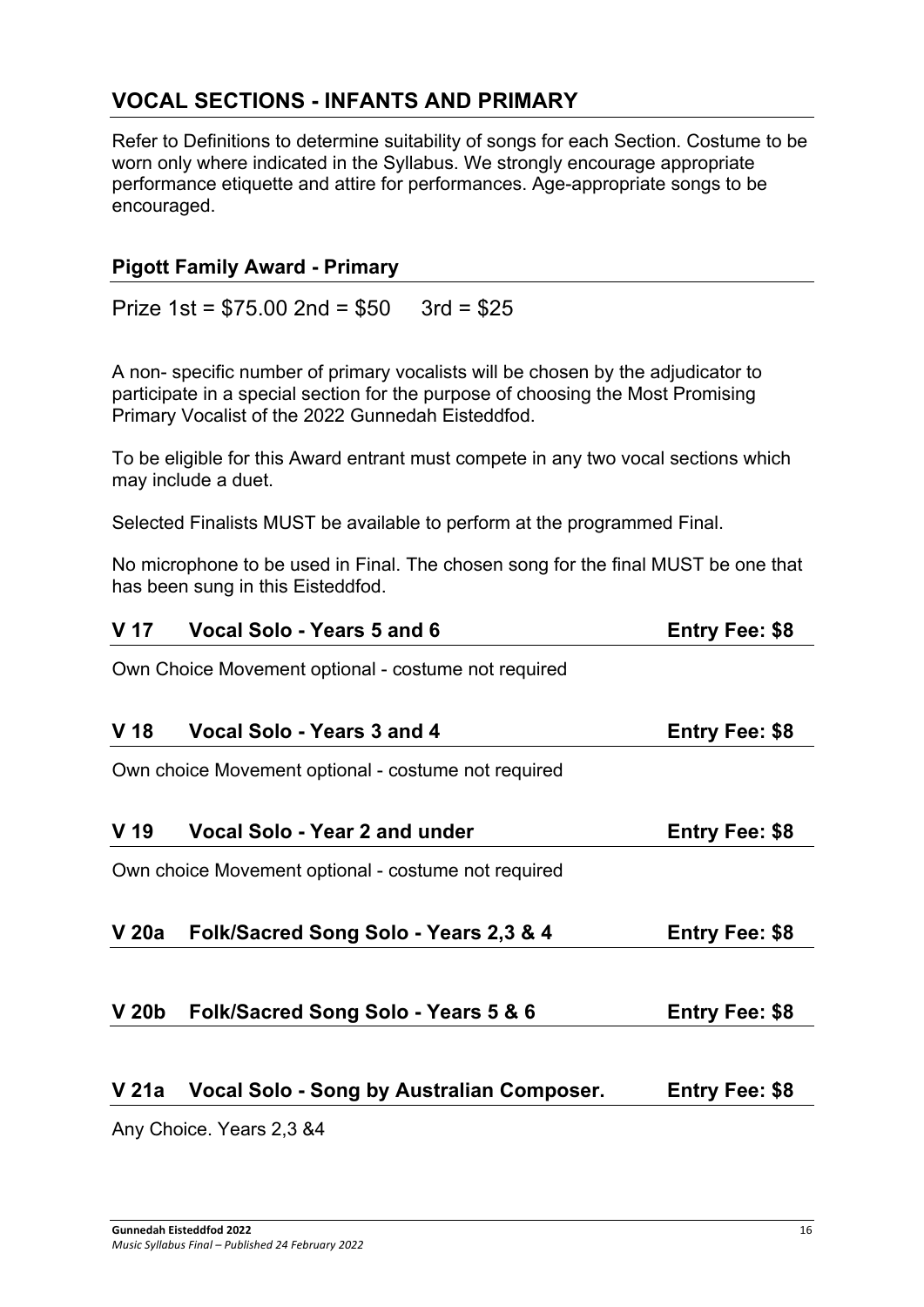| V 24   | Vocal Solo - Song in Costume - Years 2 and underEntry Fee: \$8                            |                        |
|--------|-------------------------------------------------------------------------------------------|------------------------|
|        | Movement and props optional                                                               |                        |
| V 25   | <b>Primary Vocal Duet - Harmony</b>                                                       | <b>Entry Fee: \$12</b> |
|        | Not in unison Song is to be sung mostly in harmony                                        |                        |
|        |                                                                                           |                        |
| V 26   | <b>Primary Vocal Duet - Melody</b>                                                        | <b>Entry Fee: \$12</b> |
|        | Song in Unison (Melody only)                                                              |                        |
|        |                                                                                           |                        |
| V 27   | <b>Primary Popular Vocal Solo - Yrs. 3 &amp; 4</b>                                        | <b>Entry Fee: \$8</b>  |
|        | A microphone will be available                                                            |                        |
| 17 O.O | $\ldots$ $\ldots$ $\ldots$ $\ldots$ $\ldots$ $\ldots$ $\ldots$ $\ldots$ $\ldots$ $\ldots$ | . <b>. Pro</b>         |

**V 22 Vocal Solo - Song in Costume - Years 5 and 6 Entry Fee: \$8**

**V 23 Vocal Solo - Song in Costume - Years 3 and 4 Entry Fee: \$8**

# **V 21b Vocal Solo - Song by Australian Composer. Entry Fee: \$8**

Any Choice. Years 5 & 6

Movement and props optional

Movement and props optional

| V <sub>26</sub> | <b>Primary Vocal Duet - Melody</b> | <b>Entry Fee: \$12</b> |
|-----------------|------------------------------------|------------------------|
|                 |                                    |                        |

| V <sub>28</sub> | <b>Primary Popular Vocal Solo - Yrs 5 &amp; 6</b> | <b>Entry Fee: \$8</b> |
|-----------------|---------------------------------------------------|-----------------------|
|-----------------|---------------------------------------------------|-----------------------|

A microphone will be available

| V <sub>29</sub> | <b>Nursery Rhyme Section – Infants &amp; Preschool</b> | <b>Entry Fee: \$8</b> |
|-----------------|--------------------------------------------------------|-----------------------|
|-----------------|--------------------------------------------------------|-----------------------|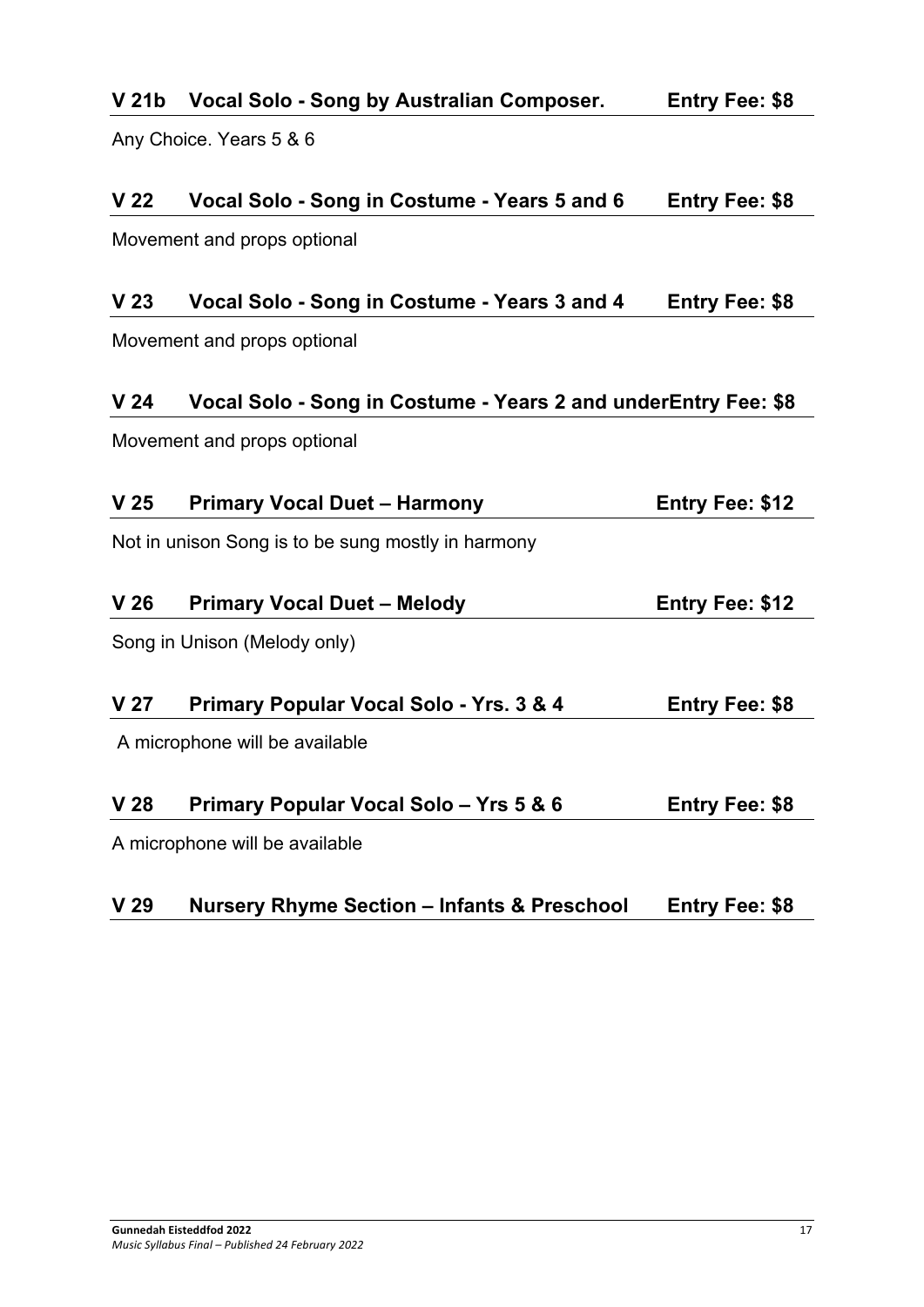# **PIANOFORTE SECTIONS**

# **Heath Family Award**

A non - specific number of secondary pianists will be chosen by the adjudicator to participate in a special section for the purpose of choosing the Most Promising Pianist of the 2022 Gunnedah Eisteddfod.

To be eligible for this award, entrants must compete in any two piano sections which may include a duet.

Selected finalists MUST be available to perform at the programmed final. The chosen piece of music must be one that has been performed in this Eisteddfod.

All Pianoforte Sections are "own choice".

Note: In sections P 3 to P 12, an entrant may enter One Age Group higher, providing the required standard is met.

# **P 1 JUNIOR PIANO CHAMPIONSHIP Entry Fee: \$12**

1st Prize - \$35 2nd Prize - \$15

12-18 Years - At least 3rd grade

To be eligible for this section, piano students must enter at least two (2) other solo piano sections. Entrants must play TWO contrasting pieces: N.B. Must include a movement from a Sonata, but not two from the same piece

# **P 2** SUB-JUNIOR CHAMPIONSHIP Entry Fee: \$12

1st Prize - \$35 2nd Prize - \$15

8-11 years - At least 2nd Grade

To be eligible for this section, piano students must enter at least two (2) other solo piano sections. Entrants must play TWO contrasting pieces: N.B. Must include a movement from a Sonata, but not two from the same piece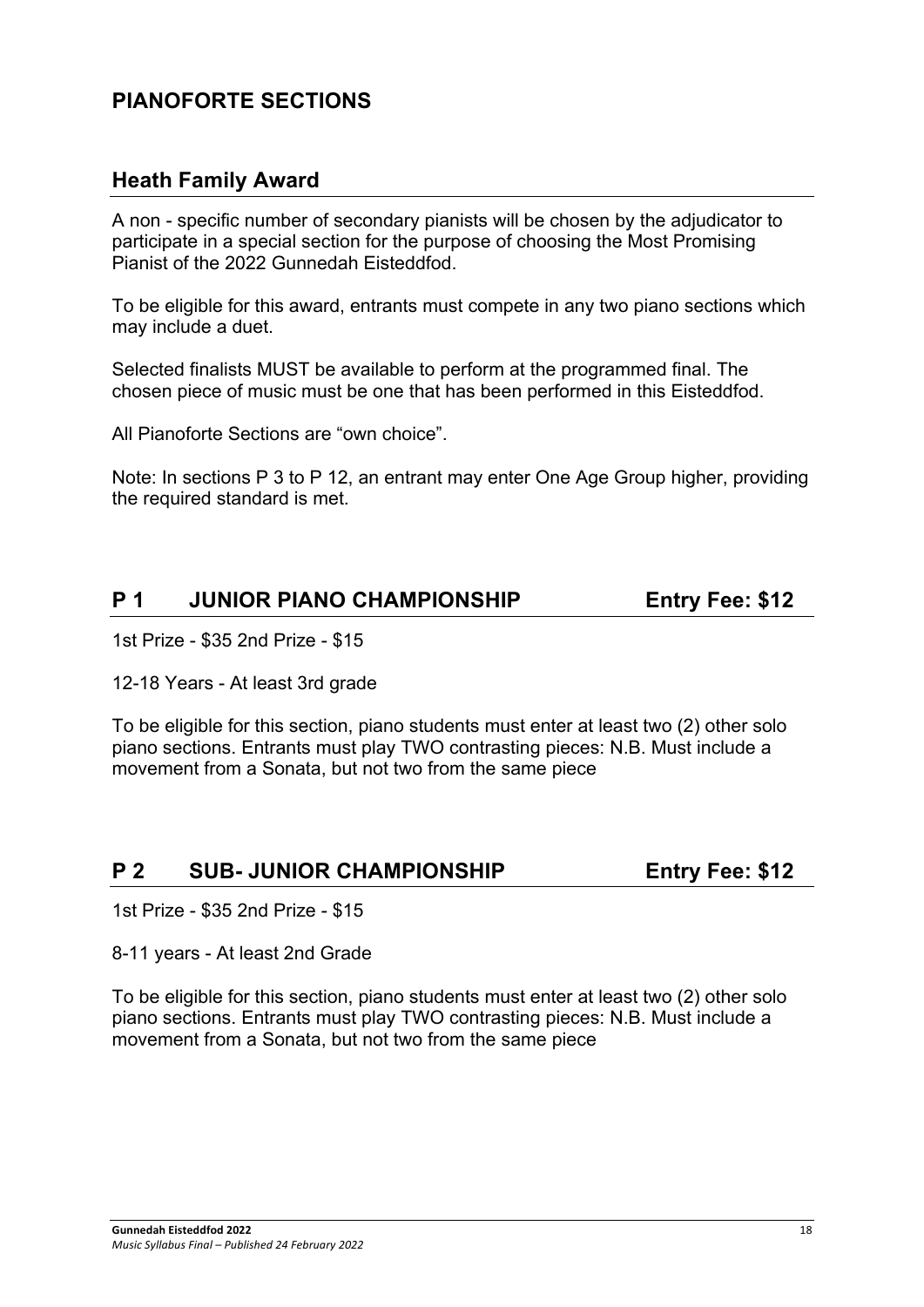| P <sub>3</sub> | Piano Solo - 8 years and under                                | <b>Entry Fee: \$8</b>  |
|----------------|---------------------------------------------------------------|------------------------|
|                |                                                               |                        |
| P <sub>4</sub> | Piano Solo - 10 years and under                               | <b>Entry Fee: \$8</b>  |
|                |                                                               |                        |
| P <sub>5</sub> | Piano Solo - 12 years and under                               | <b>Entry Fee: \$8</b>  |
|                | At least Preliminary grade                                    |                        |
| P 6            | Piano Solo - 13 to 18 years                                   | <b>Entry Fee: \$8</b>  |
|                | At least grade 2                                              |                        |
| <b>P</b> 7     | Piano Study or Baroque Solo - 12 years & under Entry Fee: \$8 |                        |
|                | At least Preliminary Grade                                    |                        |
| P 8            | Piano Study or Baroque Solo - 13 to 18 years                  | <b>Entry Fee: \$8</b>  |
|                | At least 2nd Grade                                            |                        |
| P 9            | <b>Classical/Romantic Piano Solo</b><br>- 12years and under   | <b>Entry Fee: \$8</b>  |
|                | At least preliminary                                          |                        |
| P 10           | Classical/Romantic Piano Solo – 13 to 18 years                | <b>Entry Fee: \$8</b>  |
|                | At least 2nd grade                                            |                        |
| P 11           | Piano Solo - Australian Composer                              | <b>Entry Fee: \$8</b>  |
|                | 12 years and under                                            |                        |
| <b>P12</b>     | Piano Solo - Australian Composer                              | <b>Entry Fee: \$8</b>  |
|                | 13 to 18 years                                                |                        |
| <b>P13</b>     | Piano Duet - 12 years and under                               | <b>Entry Fee: \$12</b> |
| P 14           | <b>Piano Duet18 years and under</b>                           | <b>Entry Fee: \$12</b> |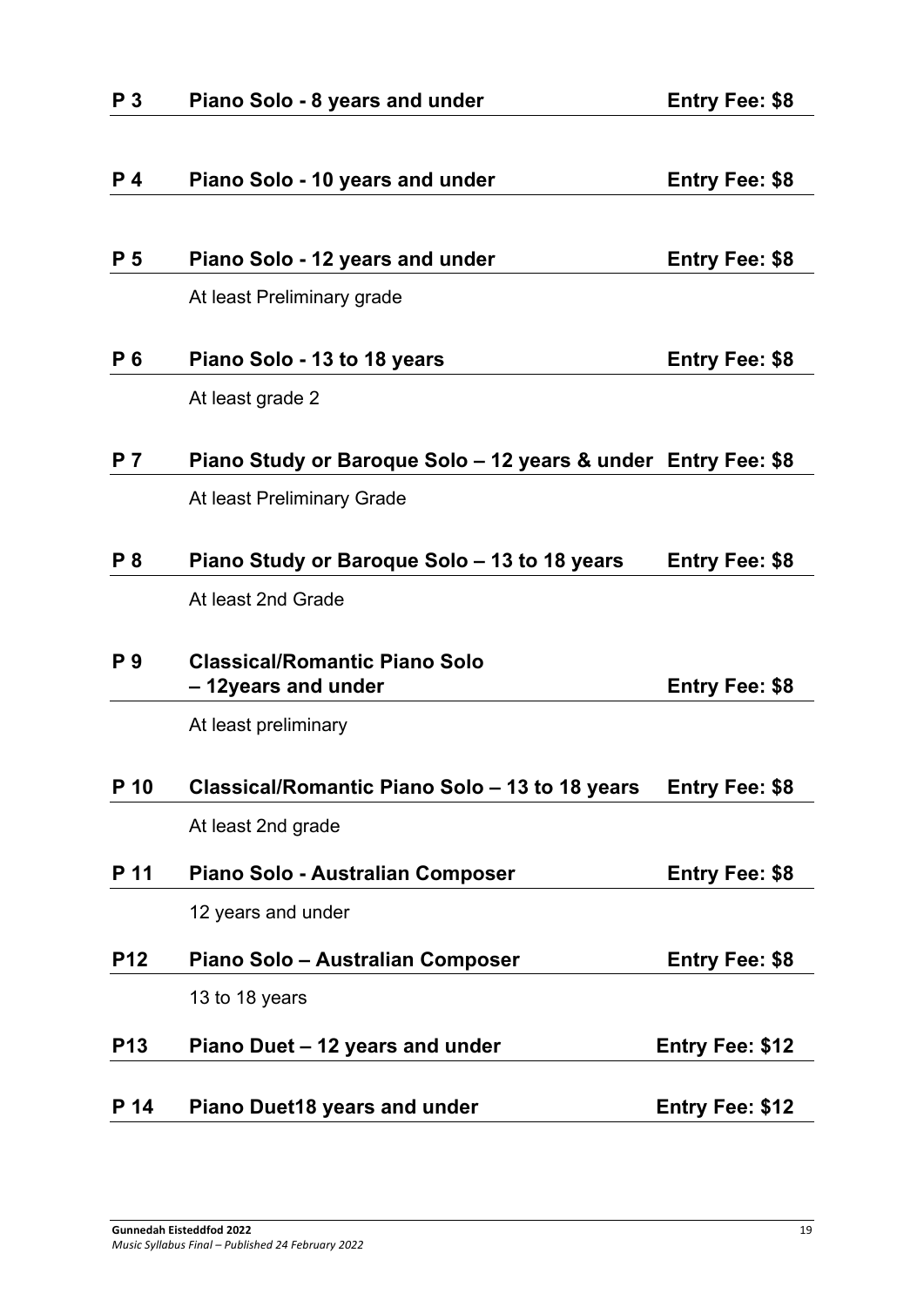| P 15       | <b>Popular Entertainment Piano Solo</b><br>10 years & under        | <b>Entry Fee: \$8</b> |
|------------|--------------------------------------------------------------------|-----------------------|
|            | Including Jazz - Ragtime - Boogie or Blues                         |                       |
| P 16       | <b>Popular Entertainment Piano Solo</b><br>12 years & under        | <b>Entry Fee: \$8</b> |
|            | Including Jazz - Ragtime - Boogie or Blues                         |                       |
| P 17       | <b>Popular Entertainment Piano Solo</b><br>13 to 18 years          | <b>Entry Fee: \$8</b> |
|            | Including Jazz - Ragtime - Boogie or Blues                         |                       |
| P 18       | <b>Restricted Piano Solo - 13 to 18 years</b>                      | <b>Entry Fee: \$8</b> |
|            | Entrants who have never won a first place in a Gunnedah Eisteddfod |                       |
| <b>P19</b> | Restricted Piano Solo - 10 years and under                         | <b>Entry Fee: \$8</b> |
|            | Entrants who have been learning less than 1 year.                  |                       |
| <b>P20</b> | Restricted Piano Solo - 12 years & under                           | <b>Entry Fee: \$8</b> |
|            | Entrants who have been learning less than 2 years.                 |                       |
| <b>P21</b> | <b>Restricted Piano Solo - 13 to 18 years</b>                      | <b>Entry Fee: \$8</b> |
|            | Entrants who have been learning less than 2 years.                 |                       |
| <b>P22</b> | Restricted Piano Solo - 10 years and under                         | <b>Entry Fee: \$8</b> |
|            | Entrants have never won a first place in a Gunnedah Eisteddfod.    |                       |
| <b>P23</b> | Restricted Piano Solo – 12 years and under                         | <b>Entry Fee: \$8</b> |

Entrants have never won a first place in a Gunnedah Eisteddfod.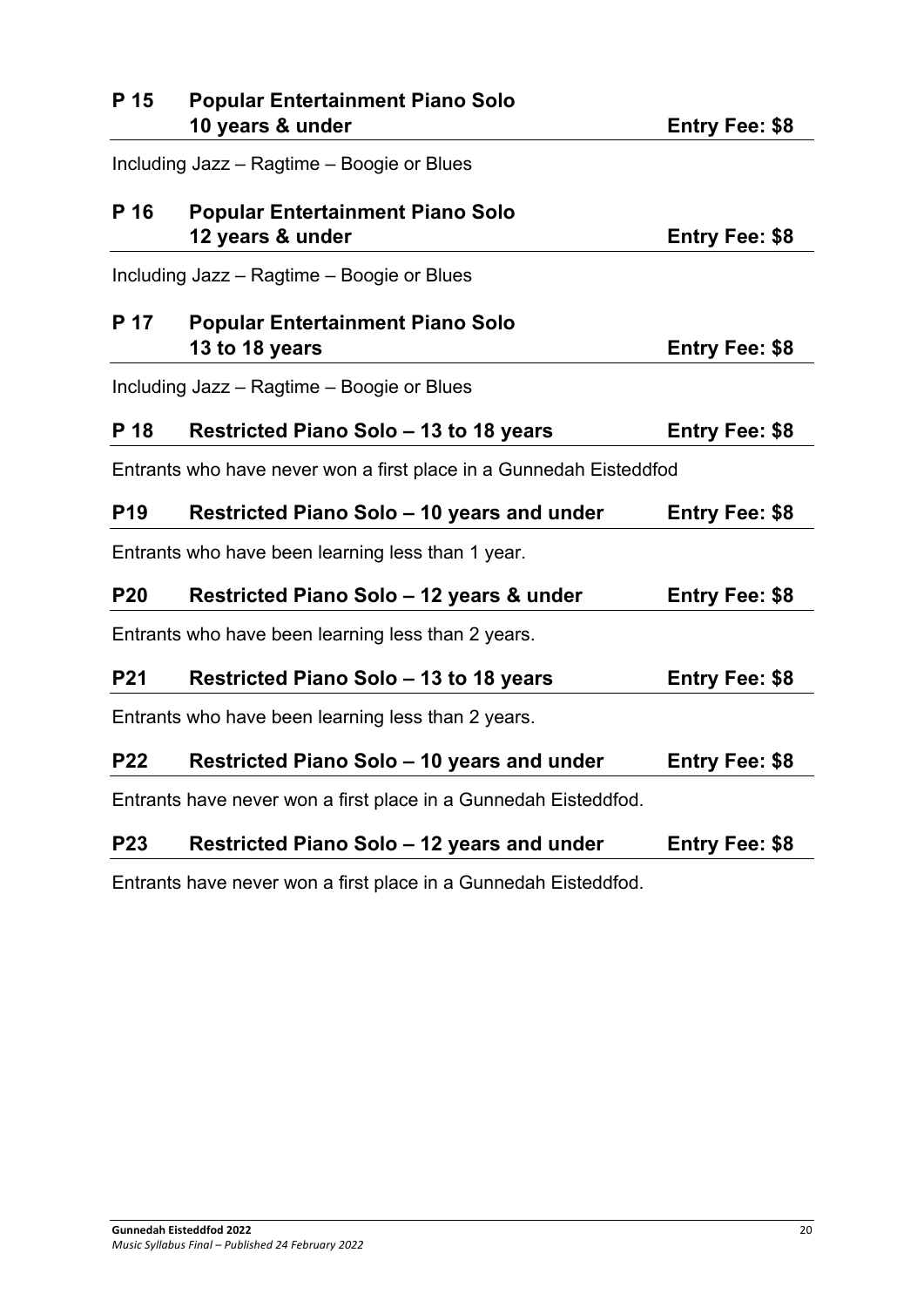# **INDIGENOUS MUSIC**

# **IM1 Primary Traditional Indigenous Instrument Entry Fee: \$8**

#### Solo or Duet

Note to assist online entries: If entering a duet, please enter under Duet. If entering a solo (individual student) please enter under Solos

#### **IM2 Secondary Traditional Indigenous Instrument Entry Fee: \$8**

Solo or Duet

Note to assist online entries: If entering a duet, please enter under Duet. If entering a solo (individual student) please enter under Solos

## **IM3 Traditional Indigenous Group <b>Entry Fee: \$12**

3 – 30 performers

Vocal, Instrumental and Movement permitted or a combination of these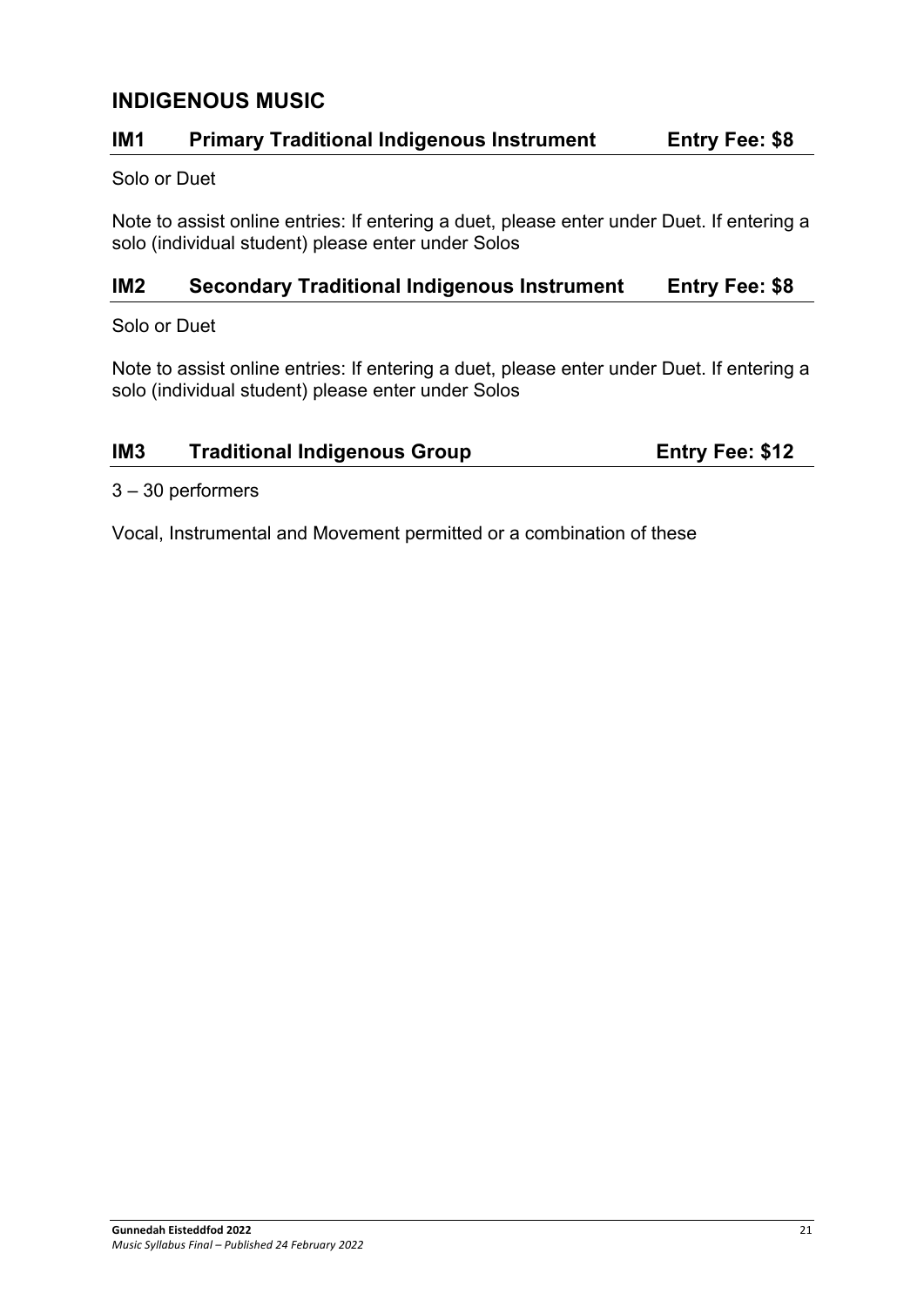# **STRINGS/ GUITAR/WOODWIND- OWN CHOICE**

|                                 | <b>Strings Section</b>             | <b>ALL OWN CHOICE</b>  |
|---------------------------------|------------------------------------|------------------------|
|                                 | S1 String Solo- 12 years & under   | <b>Entry Fee: \$8</b>  |
|                                 | S2 String Solo- 19 years and under | <b>Entry Fee: \$8</b>  |
|                                 | <b>S3 String Open</b>              | <b>Entry Fee: \$8</b>  |
|                                 |                                    |                        |
|                                 | <b>Guitar Section</b>              | <b>ALL OWN CHOICE</b>  |
|                                 | G1 Guitar Solo- 10yrs and under    | <b>Entry Fee: \$8</b>  |
|                                 | G2 Guitar Solo- 12 yrs. and under  | <b>Entry Fee: \$8</b>  |
|                                 | G3 Guitar Solo- 14yrs and under    | <b>Entry Fee: \$8</b>  |
| G4 Guitar Solo- 18yrs and under |                                    | <b>Entry Fee: \$8</b>  |
|                                 | G5 Guitar Solo- Open (over 18 yrs) |                        |
|                                 |                                    |                        |
|                                 | <b>Woodwind Section</b>            | <b>ALL OWN CHOICE</b>  |
|                                 | W1 Woodwind Solo-12yrs and under   | <b>Entry Fee: \$8</b>  |
|                                 | W2 Woodwind Solo- 19yrs and under  | <b>Entry Fee: \$8</b>  |
|                                 | W3 Woodwind Open- (over 18yrs)     | <b>Entry Fee: \$8</b>  |
|                                 |                                    |                        |
|                                 | <b>Brass Solo</b>                  | <b>ALL OWN CHOICE:</b> |
| <b>B1</b>                       | 12 years and under                 | <b>Entry Fee: \$8</b>  |
| <b>B2</b>                       | 15 years and under                 | <b>Entry Fee: \$8</b>  |
| <b>B3</b>                       | 9 years and under                  | <b>Entry Fee: \$8</b>  |
| <b>B4</b>                       | <b>OPEN</b>                        | <b>Entry Fee: \$8</b>  |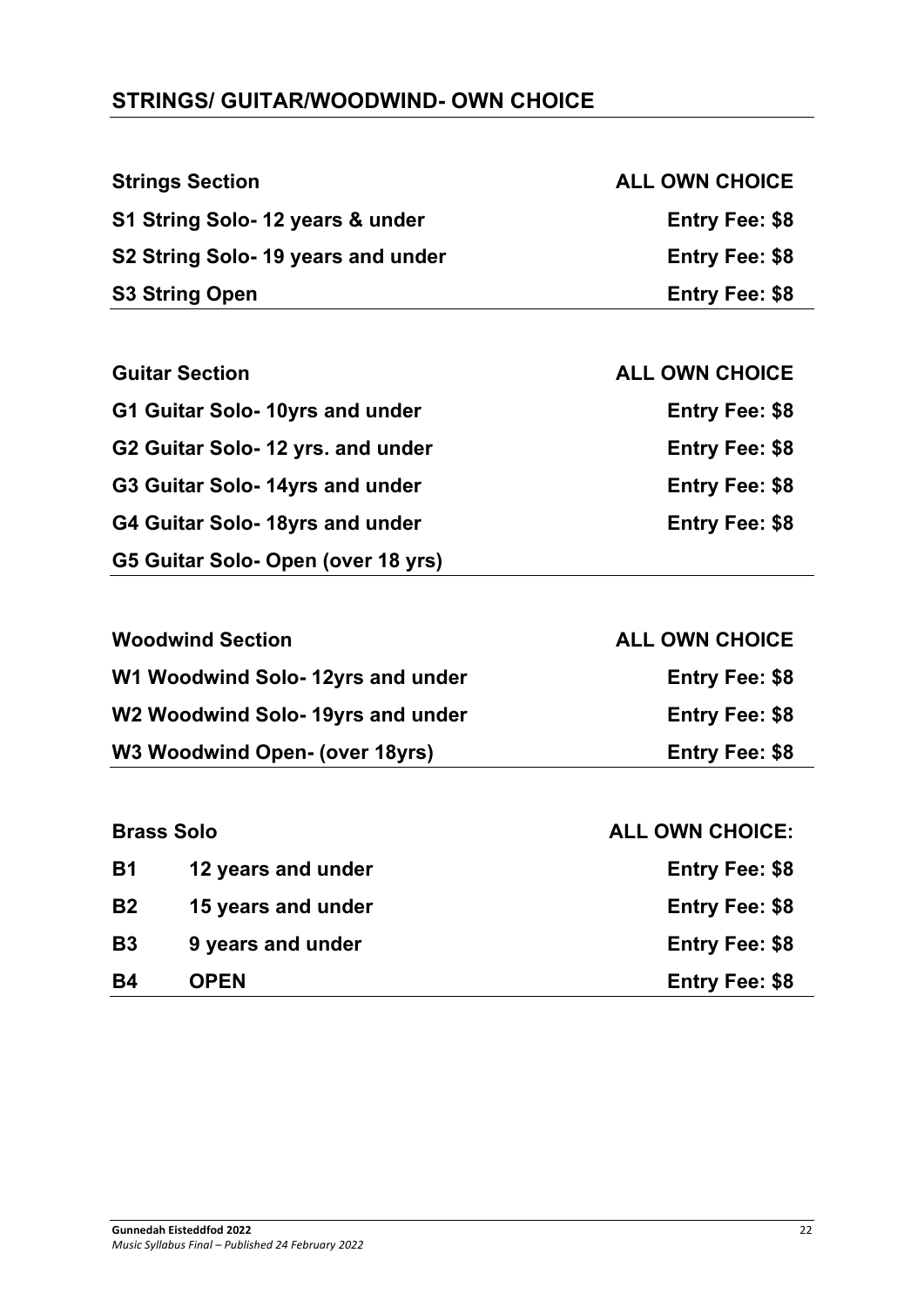| <b>Brass Slow Melody</b>      | <b>ALL OWN CHOICE</b> |
|-------------------------------|-----------------------|
| BS1 12 years and under        | <b>Entry Fee: \$8</b> |
| <b>BS2</b> 15 years and under | <b>Entry Fee: \$8</b> |
| <b>BS3</b> 19 years and under | <b>Entry Fee: \$8</b> |
| <b>BS4 Open</b>               | <b>Entry Fee: \$8</b> |

|                | <b>Percussion</b>  | <b>ALL OWN CHOICE</b> |
|----------------|--------------------|-----------------------|
| <b>P1</b>      | 12 years and under | <b>Entry Fee: \$8</b> |
| <b>P2</b>      | 15 years and under | <b>Entry Fee: \$8</b> |
| P <sub>3</sub> | 19 years and under | <b>Entry Fee: \$8</b> |
| P4             | Open               | <b>Entry Fee: \$8</b> |
|                |                    |                       |

|    | D <sub>2</sub> 15 years and under          | <b>Entry Fee: \$8</b>                          |
|----|--------------------------------------------|------------------------------------------------|
| D4 | D3 19 years and under<br><b>Open Entry</b> | <b>Entry Fee: \$8</b><br><b>Entry Fee: \$8</b> |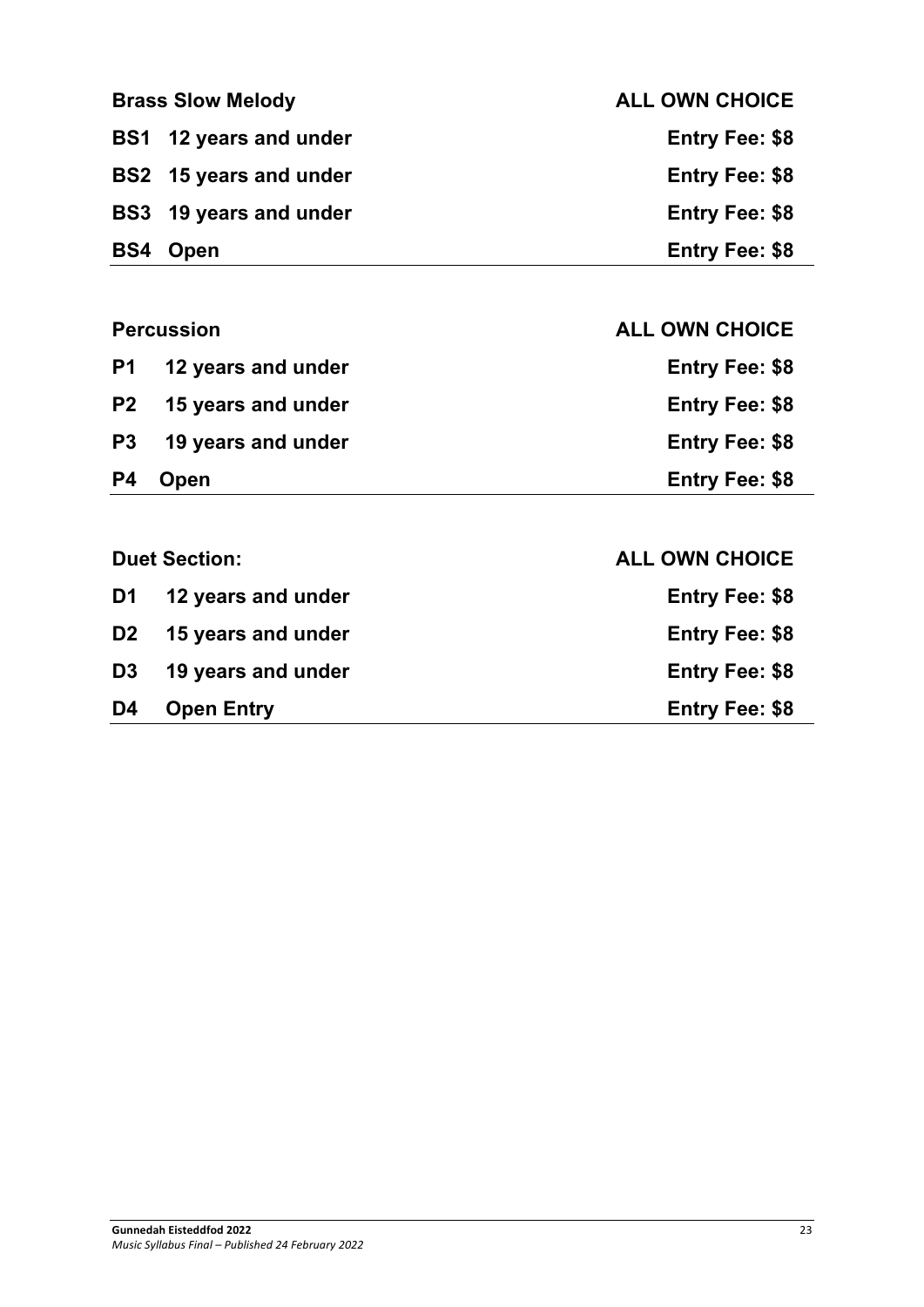# **IC1 Juvenile Instrumental Championship 12 years and under Entry Fee: \$15**

#### **Douglas King Memorial Trophy**

Restricted to players who have won at least one competition in the past 2 years (excluding piano)

Time Limit: 7 minutes

# **IC2 Junior Instrumental Championship 15 years and under Entry Fee: \$15**

#### **Heath King Memorial Trophy**

Restricted to players who have won at least one competition in the past 2 years (excluding piano) Time limit: 10 minutes

# **IC3 Senior Instrumental Championship 18 years and under Entry Fee: \$15**

#### **Ron Whiteman Trophy**

Restricted to players who have won at least one competition in the past 2 years (excluding piano) Time limit: 12 minutes

# **OC4 Open Instrumental Championship Entry Fee: \$20**

#### **Gunnedah Shire Band Trophy**

Restricted to players who have won at least one competition in the last 2 years (excluding piano) Time Limit: 15 minutes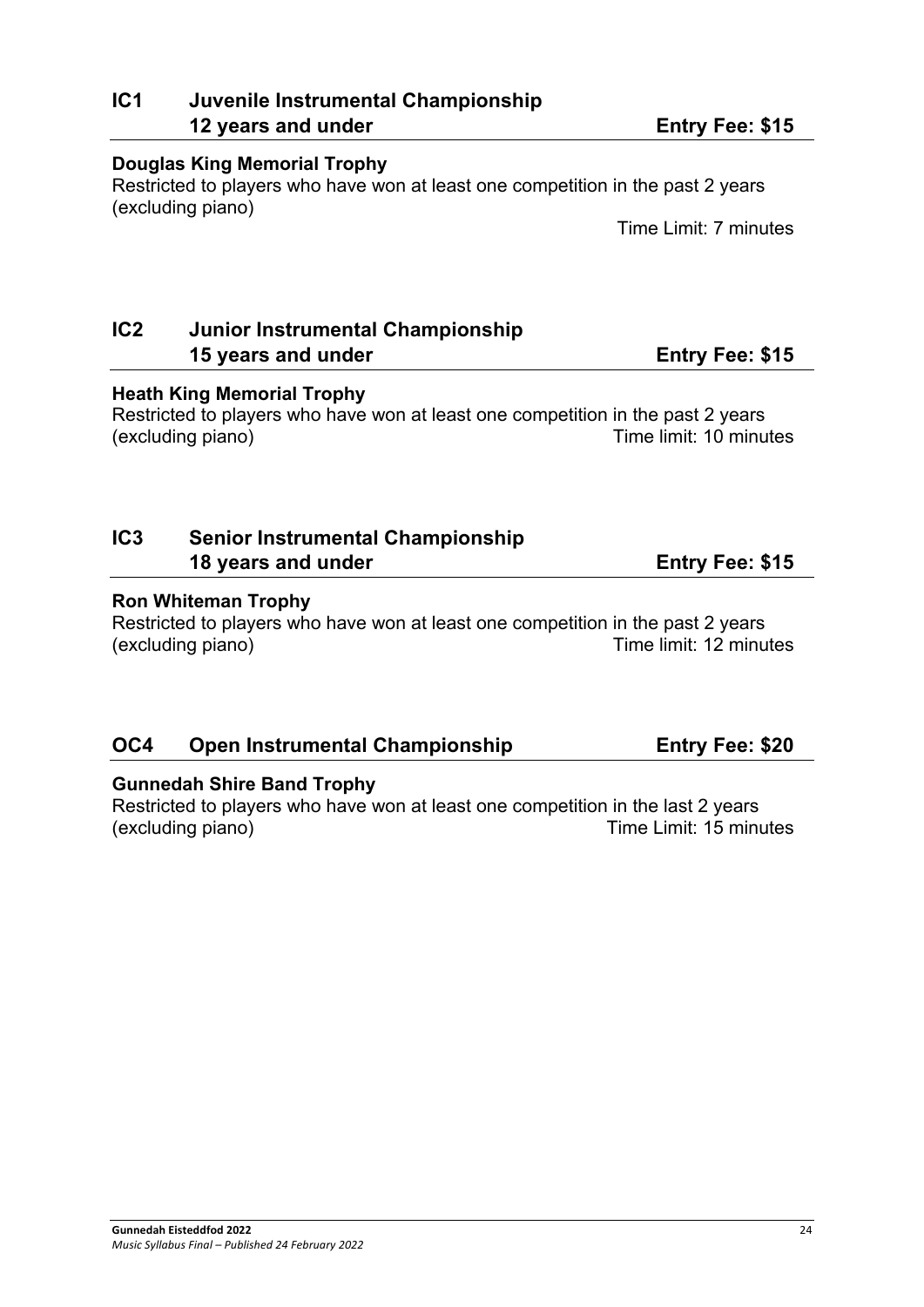# **INSTRUMENTAL – INFANTS & PRIMARY**

| RP <sub>1</sub> | <b>Infants Recorder/percussion group</b> | <b>Entry Fee: \$20</b> |
|-----------------|------------------------------------------|------------------------|
|                 | Min 6. Time limit: 5 minutes             |                        |
| RP <sub>2</sub> | <b>Primary Recorder/percussion group</b> | <b>Entry Fee: \$20</b> |
|                 | Min 6. Time Limit 5 minutes              |                        |
| IE <sub>1</sub> | <b>Primary Instrumental Ensemble</b>     | <b>Entry Fee: \$20</b> |
|                 | 3-6 players. Any Instrumentation         |                        |
|                 | 2 pieces                                 |                        |
|                 | Time limit 7 minutes                     |                        |
| <b>BC</b>       | <b>Primary Brass/Concert Band</b>        | <b>Entry Fee: \$30</b> |
|                 | Min 10. Any Instrumentation              |                        |
|                 | 2 pieces                                 |                        |
|                 | Time limit 10 minutes                    |                        |
|                 | <b>INSTRUMENTAL - SECONDARY</b>          |                        |
| SB <sub>1</sub> | <b>Secondary Stage Band</b>              | Entry Fee: \$30        |
|                 | Min 10. Any Instrumentation              |                        |
|                 | 2 pieces.                                |                        |
|                 | Time limit 10 minutes.                   |                        |
| SB <sub>2</sub> | <b>Secondary Large Ensemble</b>          | <b>Entry Fee: \$30</b> |
|                 | Min 10. Any Instrumentation.             |                        |
|                 | 2 pieces.                                |                        |
|                 | Time limit<br>10 minutes.                |                        |

# **IE2 Secondary Instrumental Ensemble Entry Fee: \$30**

3 – 6 players. Any Instrumentation.

2 pieces.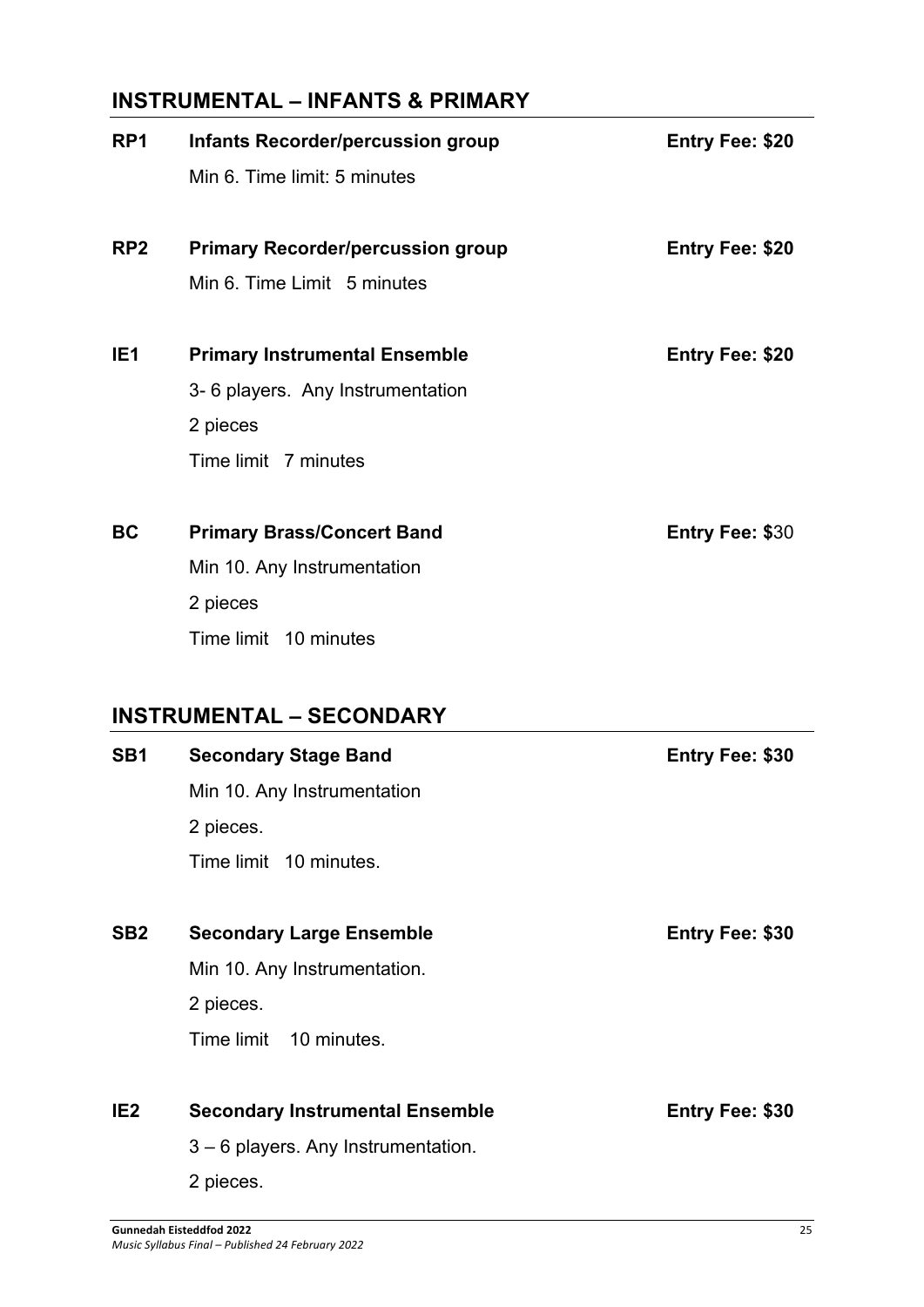Time limit 10 minutes.

# **OPEN INSTRUMENTAL**

**OB1 Open Band Entry Fee: \$40** 2 contrasting pieces. Time limit 20 minutes **OB2 Open Band Entry Fee: \$40** Entertainment program Time limit 25 minutes

## **ROCK BANDS**

| RB1 | <b>Primary Rock Band</b> | <b>Entry Fee: \$20</b> |
|-----|--------------------------|------------------------|
|     | Max 10 players           |                        |
|     | Time limit 5 minutes     |                        |
|     |                          |                        |

**RB2 Secondary Rock Band Entry Fee: \$20** Max 10 players Time limit 6 minutes